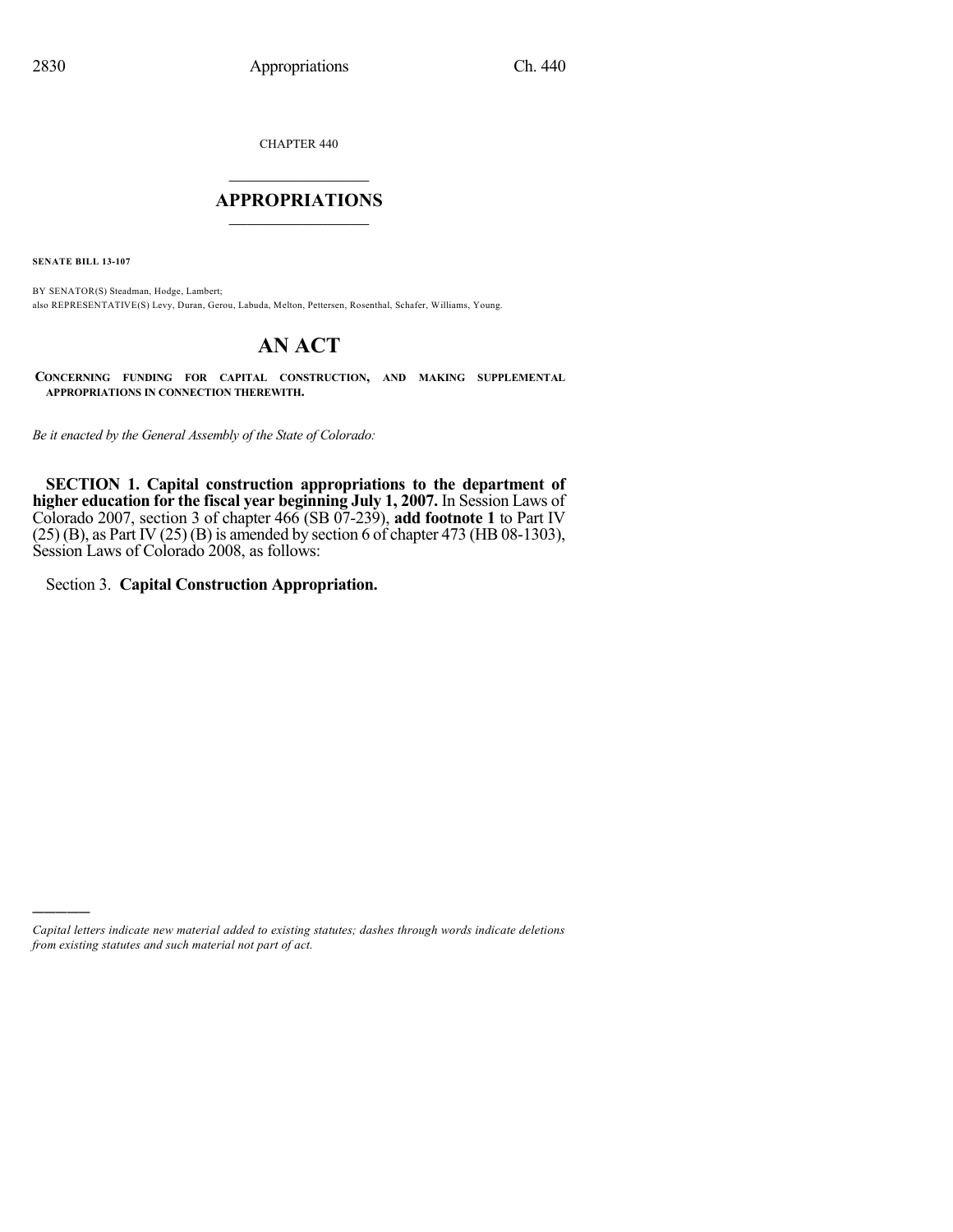|                                                                   | APPROPRIATION FROM |               |                                       |                           |              |                        |                |
|-------------------------------------------------------------------|--------------------|---------------|---------------------------------------|---------------------------|--------------|------------------------|----------------|
|                                                                   | ITEM &             | <b>TOTAL</b>  | <b>CAPITAL</b>                        | <b>CAPITAL</b>            | CASH         | CASH                   | <b>FEDERAL</b> |
|                                                                   | <b>SUBTOTAL</b>    |               | <b>CONSTRUCTION</b>                   | <b>CONSTRUCTION</b>       | <b>FUNDS</b> | <b>FUNDS</b>           | <b>FUNDS</b>   |
|                                                                   |                    |               | <b>FUND</b>                           | <b>FUND</b>               |              | <b>EXEMPT</b>          |                |
|                                                                   | \$<br>\$           |               | \$                                    | <b>EXEMPT</b><br>\$<br>\$ | \$           | \$                     |                |
|                                                                   |                    |               |                                       |                           |              |                        |                |
|                                                                   |                    |               | <b>PART IV</b>                        |                           |              |                        |                |
|                                                                   |                    |               | <b>DEPARTMENT OF HIGHER EDUCATION</b> |                           |              |                        |                |
| (25) COLORADO HISTORICAL SOCIETY                                  |                    |               |                                       |                           |              |                        |                |
| (B) Capital Construction                                          |                    |               |                                       |                           |              |                        |                |
| Cumbres and Toltec Scenic                                         |                    |               |                                       |                           |              |                        |                |
| Railroad, Track Rehabilitation                                    | 600,000            |               |                                       | 600,000                   |              |                        |                |
| Museum Relocation Logistics                                       | 385,000            |               |                                       | 385,000                   |              |                        |                |
| Regional Museum                                                   |                    |               |                                       |                           |              |                        |                |
| Preservation Projects                                             | 1,430,000          |               |                                       |                           |              | 1,377,000 <sup>a</sup> | 53,000         |
| Ute Indian Museum MUSEUM <sup>1</sup>                             | 146,000            |               |                                       | 146,000                   |              |                        |                |
|                                                                   | 2,561,000          |               |                                       |                           |              |                        |                |
|                                                                   |                    |               |                                       |                           |              |                        |                |
| <sup>a</sup> This amount shall be from the State Historical Fund. |                    |               |                                       |                           |              |                        |                |
|                                                                   |                    | 3,417,000     |                                       |                           |              |                        |                |
| <b>TOTALS PART IV</b>                                             |                    |               |                                       |                           |              |                        |                |
| (HIGHER EDUCATION)                                                |                    | \$602,439,493 |                                       | \$131,110,341             |              | \$470,826,152          | \$503,000      |
|                                                                   |                    |               |                                       |                           |              |                        |                |
| Ch. 440                                                           |                    |               | Appropriations                        |                           |              |                        | 2831           |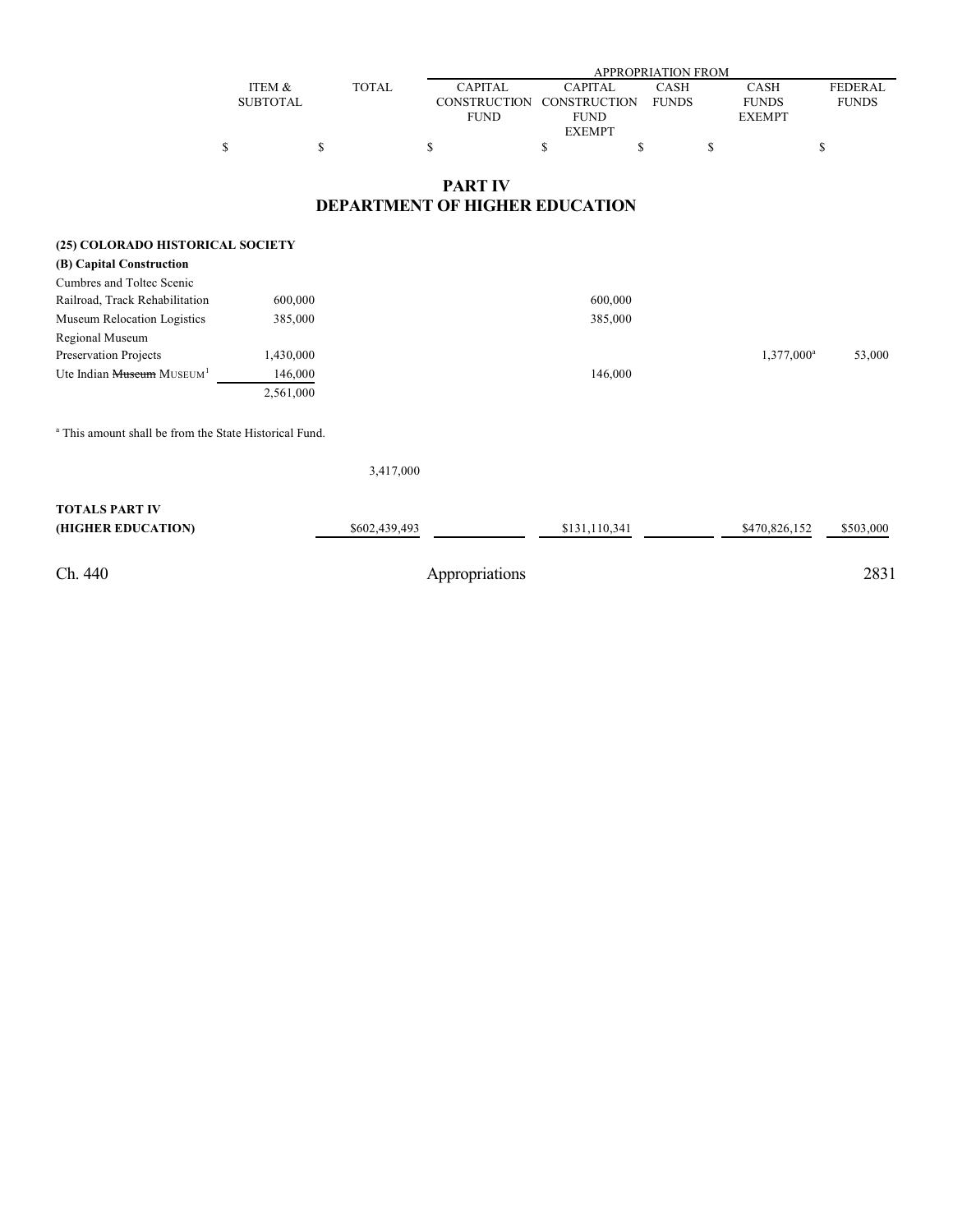| ×<br>i |
|--------|
|--------|

|                   |              | APPROPRIATION FROM |              |                       |                |  |  |  |  |
|-------------------|--------------|--------------------|--------------|-----------------------|----------------|--|--|--|--|
| <b>ITEM &amp;</b> | <b>TOTAL</b> | <b>CAPITAL</b>     | CASH         | <b>REAPPROPRIATED</b> | <b>FEDERAL</b> |  |  |  |  |
| <b>SUBTOTAL</b>   |              | CONSTRUCTION       | <b>FUNDS</b> | <b>FUNDS</b>          | <b>FUNDS</b>   |  |  |  |  |
|                   |              | <b>FUND</b>        |              |                       |                |  |  |  |  |
|                   |              |                    |              |                       |                |  |  |  |  |

**FOOTNOTES** -- The following statements are referenced to the numbered footnotes throughout section 3.

1 CAPITAL CONSTRUCTION, DEPARTMENT OF HIGHER EDUCATION, COLORADO HISTORICAL SOCIETY, CAPITAL CONSTRUCTION, UTE INDIAN MUSEUM -- IT IS THE INTENT OF THE GENERAL ASSEMBLY THAT THIS APPROPRIATION SHALL REMAIN AVAILABLE UNTIL JUNE 30, 2015.

**SECTION2. Capital constructionappropriationstothedepartment of higher educationfor the fiscal yearbeginningJuly 1, 2008.** In Session Laws of Colorado 2008, section 3 of chapter 474 (HB 08-1375), add footnote 1 to Part IV (20) (B), as Part IV (20) (B) is amended by section 4 of chapter 463 (SB 09-280), Session Laws of Colorado 2009, as follows:

#### Section 3. **Capital Construction Appropriations.**

#### **PART IV DEPARTMENT OF HIGHER EDUCATION**

#### **(20) COLORADO HISTORICAL SOCIETY**

**(B) Capital Construction**

| Ute Indian Museum     |           |               |         |
|-----------------------|-----------|---------------|---------|
| $M$ USEUM $1$         | 250,000   | $100,000^a$   | 150,000 |
| Regional Museum       |           |               |         |
| Preservation Projects | 000,000,1 | $1,000,000^a$ |         |
|                       | .250,000  |               |         |
|                       |           |               |         |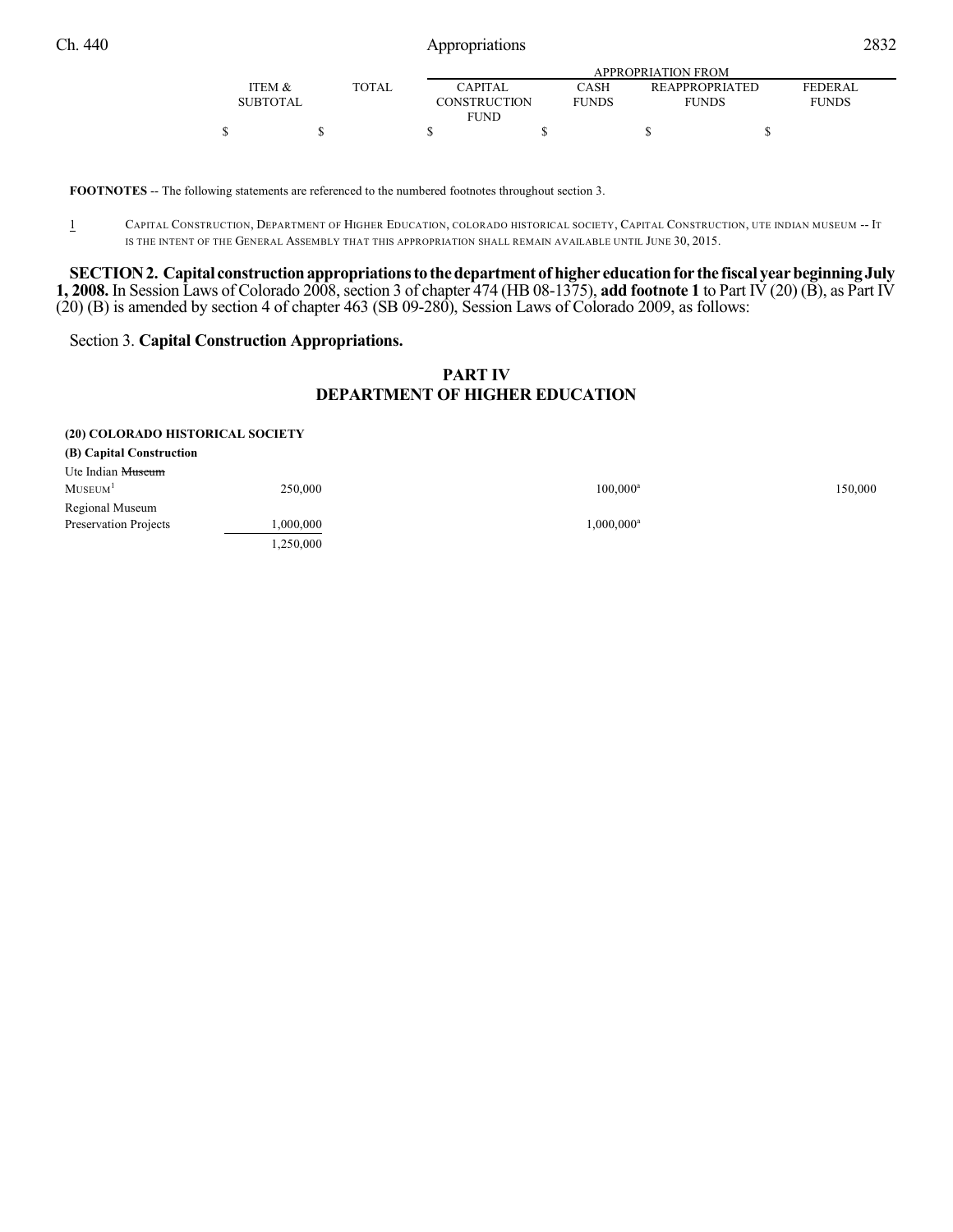<sup>a</sup> These amounts shall be Limited Gaming Revenues deposited in the State Historical Fund, pursuant to Section 12-47.1-1201, C.R.S.

|                       | 1,722,976     |              |               |              |
|-----------------------|---------------|--------------|---------------|--------------|
| <b>TOTALS PART IV</b> |               |              |               |              |
| (HIGHER EDUCATION)    | \$756,918,271 | \$76,722,224 | \$649,647,177 | \$30,548,870 |

**FOOTNOTES** -- The following statements are referenced to the numbered footnotes throughout section 3.

1 CAPITAL CONSTRUCTION, DEPARTMENT OF HIGHER EDUCATION, COLORADO HISTORICAL SOCIETY, CAPITAL CONSTRUCTION, UTE INDIAN MUSEUM -- IT IS THE INTENT OF THE GENERAL ASSEMBLY THAT THIS APPROPRIATION SHALL REMAIN AVAILABLE UNTIL JUNE 30, 2015.

**SECTION 3. Capital construction appropriationsto the department of human servicesfor the fiscal year beginning July 1, 2011.** In Session Laws of Colorado 2011, section 3 of chapter 335 (SB 11-209), **amend** Part IV (1) (A) and the affected totals, as the affected totals are amended by section 5 of chapter 304 (HB 12-1200), Session Laws of Colorado 2012, as follows:

#### Section 3. **Capital Construction Appropriation.**

#### **PART IV DEPARTMENT OF HUMAN SERVICES**

#### **(1) OFFICE OF INFORMATION TECHNOLOGY SERVICES**

**(A) Capital Construction**

| <b>State Veterans Nursing Home</b> |           |                        |         |
|------------------------------------|-----------|------------------------|---------|
| at Rifle, Special Care Life        |           |                        |         |
| Safety Upgrades                    | 1.137.000 | $398.000$ <sup>a</sup> | 739,000 |
|                                    | .495,400  | 523.390 <sup>a</sup>   | 972,010 |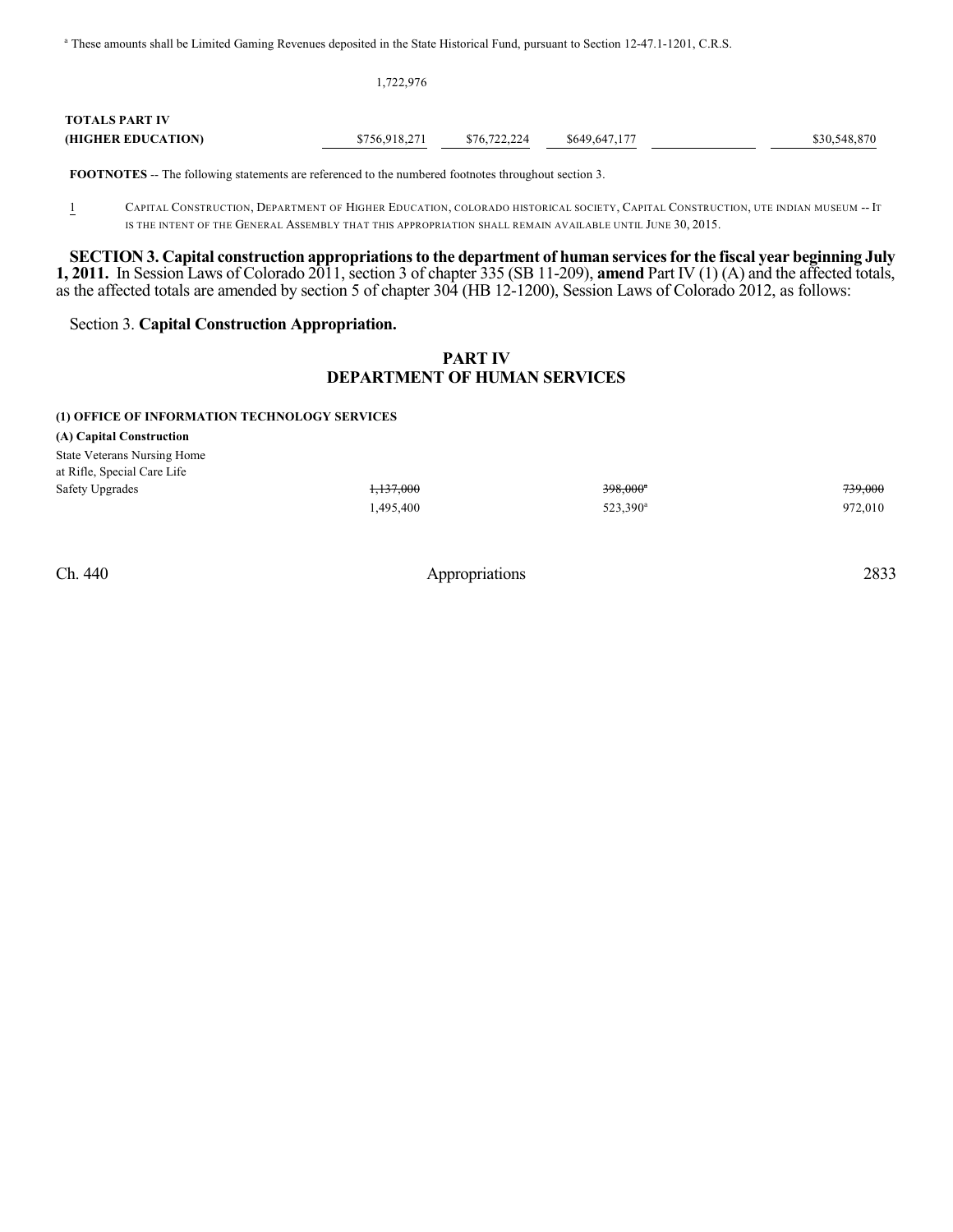|                                                          |                 |  |              |                                    |                                                                                                                 |                              | <b>APPROPRIATION FROM</b> |   |              |  |
|----------------------------------------------------------|-----------------|--|--------------|------------------------------------|-----------------------------------------------------------------------------------------------------------------|------------------------------|---------------------------|---|--------------|--|
|                                                          | ITEM &          |  | <b>TOTAL</b> | <b>CAPITAL</b>                     |                                                                                                                 | CASH                         | REAPPROPRIATED            |   | FEDERAL      |  |
|                                                          | <b>SUBTOTAL</b> |  |              | <b>CONSTRUCTION</b><br><b>FUND</b> |                                                                                                                 | <b>FUNDS</b><br><b>FUNDS</b> |                           |   | <b>FUNDS</b> |  |
|                                                          |                 |  |              | \$                                 | S                                                                                                               |                              |                           |   |              |  |
|                                                          |                 |  |              |                                    |                                                                                                                 |                              |                           | Œ |              |  |
| <sup>a</sup> This amount shall be from patient revenues. |                 |  |              |                                    |                                                                                                                 |                              |                           |   |              |  |
| <b>TOTALS PART IV</b>                                    |                 |  |              |                                    |                                                                                                                 |                              |                           |   |              |  |
|                                                          |                 |  |              |                                    | the contract of the contract of the contract of the contract of the contract of the contract of the contract of |                              |                           |   |              |  |

| (HUMAN SERVICES)    | \$2,632,808   | \$1,495,808  | \$398,000                   | \$739,000    |
|---------------------|---------------|--------------|-----------------------------|--------------|
|                     | \$2,991,208   |              | \$523,390                   | \$972,010    |
| <b>GRAND TOTALS</b> |               |              |                             |              |
| <b>(CAPITAL)</b>    |               |              |                             |              |
| <b>CONSTRUCTION</b> | \$188,760,046 | \$48,891,749 | $$106,707,598$ <sup>*</sup> | \$33,160,699 |
|                     | \$189,118,446 |              | \$106,832,988 <sup>a</sup>  | \$33,393,709 |

<sup>a</sup> This amount includes \$300,000 from the Highway Users Tax Fund pursuant to Section 33-10-111 (4), C.R.S.

**SECTION 4. Appropriation for funding capital construction for the fiscal year beginning July 1, 2012.** In Session Laws of Colorado 2012, **amend** section 3 of chapter 305, (HB 12-1335), as follows:

Section 3. **Capital Construction Appropriation.**

### **PART 0.5 DEPARTMENT OF AGRICULTURE**

#### **(1) CONTROLLED MAINTENANCE**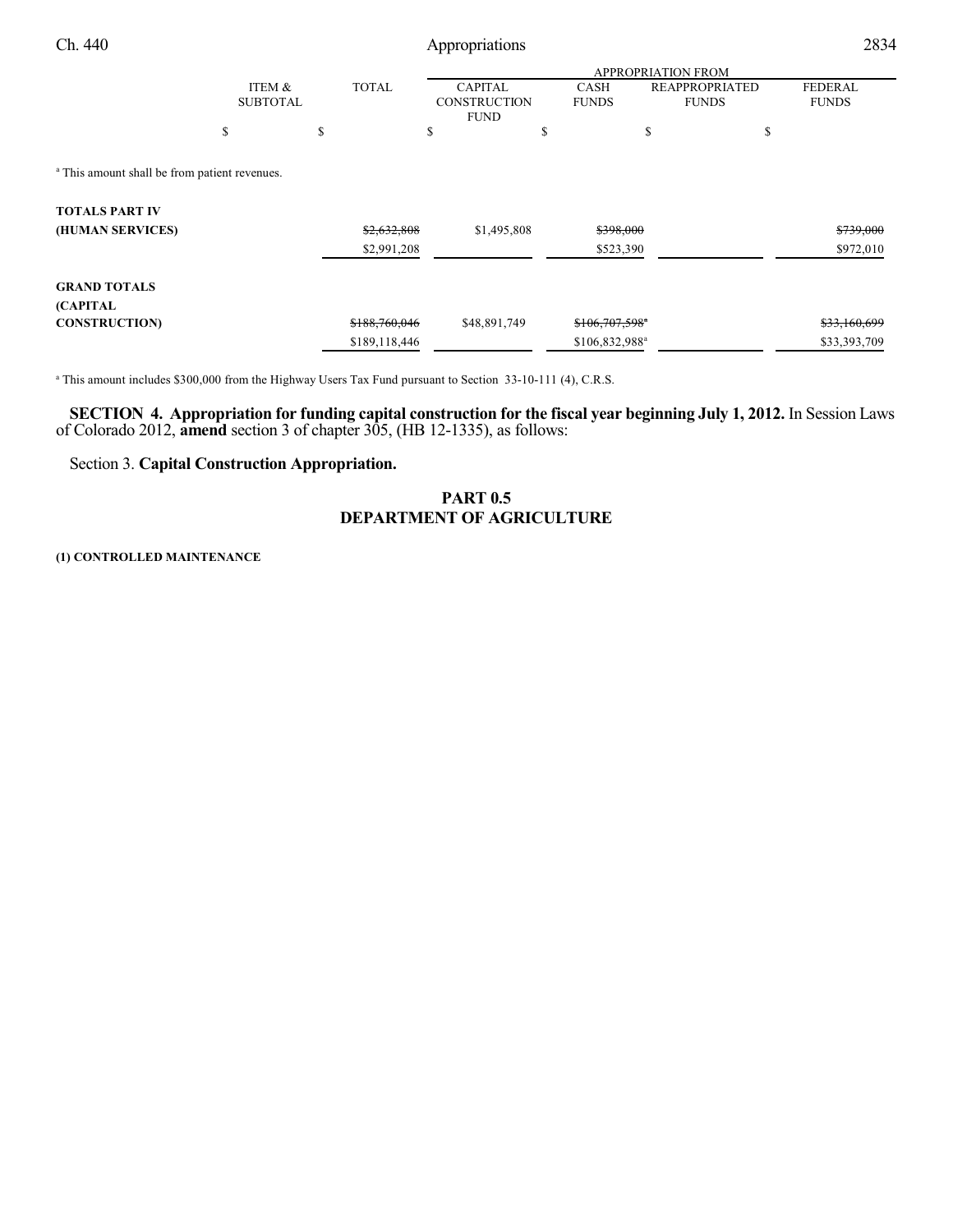| Repair/Replace Secondary<br>Electrical Infrastructure,<br>Colorado State Fair |         | 709,680   | 709,680                                           |  |
|-------------------------------------------------------------------------------|---------|-----------|---------------------------------------------------|--|
| <b>TOTALS PART 0.5</b>                                                        |         |           |                                                   |  |
| (AGRICULTURE)                                                                 |         | \$709,680 | \$709,680                                         |  |
|                                                                               |         |           | <b>PART I</b><br><b>DEPARTMENT OF CORRECTIONS</b> |  |
| (1) CONTROLLED MAINTENANCE                                                    |         |           |                                                   |  |
| Colorado Territorial                                                          |         |           |                                                   |  |
| Correctional Facility, Improve                                                |         |           |                                                   |  |
| Fixtures and Showers,                                                         |         |           |                                                   |  |
| Cellhouse 1                                                                   | 429,855 |           | 429,855                                           |  |
| Fremont Correctional Facility,                                                |         |           |                                                   |  |

Door Controls Replacement 527,905 527,905

Security 930,831 930,831 930,831

Replace Generator 1,441,992 1,441,992

3,330,583

Buena Vista Correctional Facility, Improve Perimeter

Colorado Territorial Correctional Facility,

Ch. 440 Appropriations 2835

 $\overline{\phantom{0}}$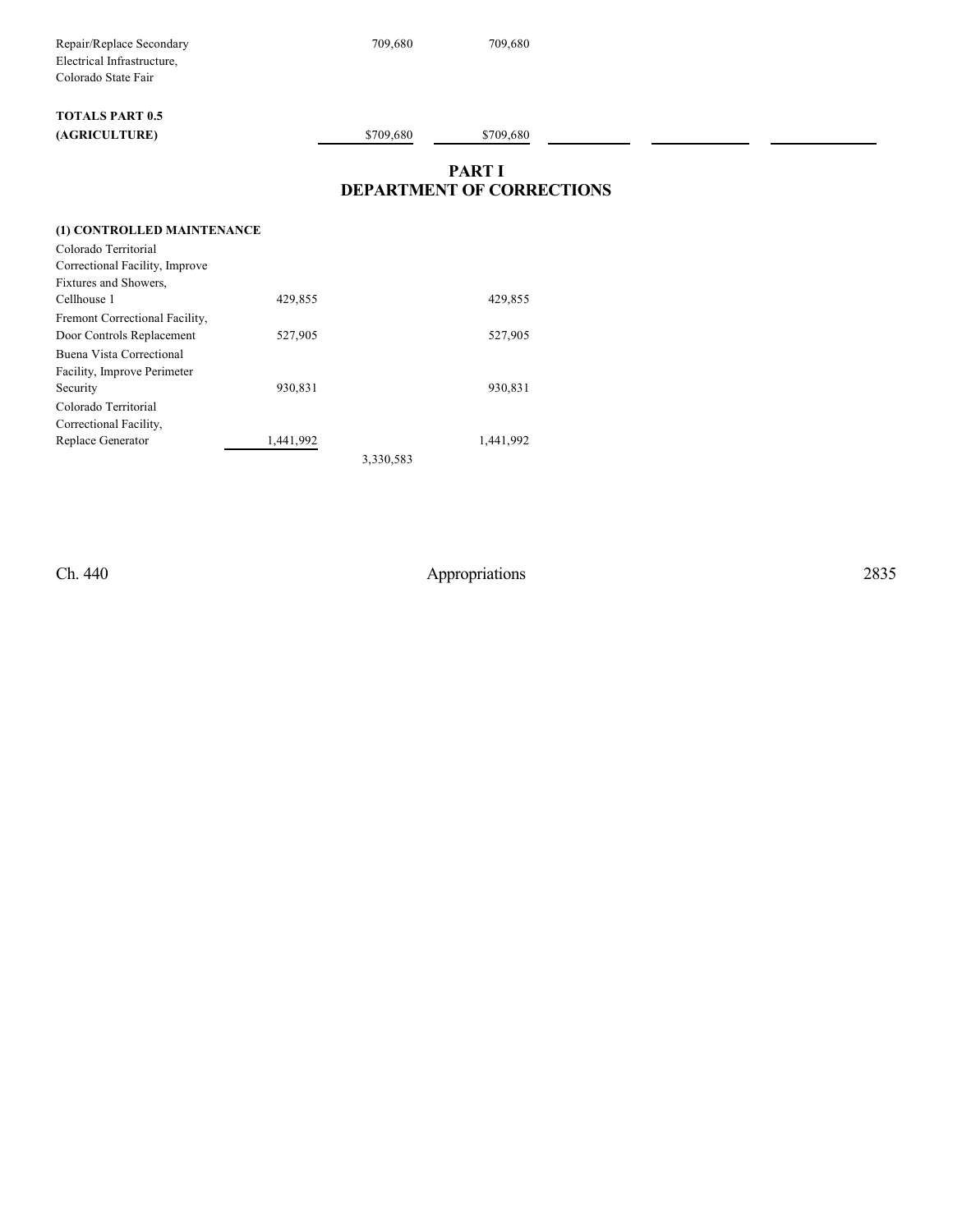|                                |                 |            |              |                     |   |                   | <b>APPROPRIATION FROM</b> |                |
|--------------------------------|-----------------|------------|--------------|---------------------|---|-------------------|---------------------------|----------------|
|                                | ITEM &          |            | <b>TOTAL</b> | <b>CAPITAL</b>      |   | <b>CASH</b>       | <b>REAPPROPRIATED</b>     | <b>FEDERAL</b> |
|                                | <b>SUBTOTAL</b> |            |              | <b>CONSTRUCTION</b> |   | <b>FUNDS</b>      | <b>FUNDS</b>              | <b>FUNDS</b>   |
|                                |                 |            |              | <b>FUND</b>         |   |                   |                           |                |
|                                | S               | S          |              | \$                  | S |                   | S                         | \$             |
|                                |                 |            |              |                     |   |                   |                           |                |
| (2) CAPITAL CONSTRUCTION       |                 |            |              |                     |   |                   |                           |                |
| Correctional Industries, Minor |                 |            |              |                     |   |                   |                           |                |
| <b>Construction Projects</b>   |                 | 1,416,917  |              |                     |   | $610,000^a$       |                           | 806,917(I)     |
| Lease Purchase of Colorado     |                 |            |              |                     |   |                   |                           |                |
| State Penitentiary II          |                 | 18,430,500 |              | 17,467,500          |   | $963,000^{\rm b}$ |                           |                |
|                                |                 |            | 19,847,417   |                     |   |                   |                           |                |
|                                |                 |            |              |                     |   |                   |                           |                |

<sup>a</sup> This amount shall be from sales revenues earned by Correctional Industries.

 $b$  This amount shall be from the Corrections Expansion Reserve Fund created in Section 17-1-116, C.R.S.

| <b>TOTALS PART I</b> |              |              |          |           |
|----------------------|--------------|--------------|----------|-----------|
| (CORRECTIONS)        | \$23,178,000 | \$20,798,083 | .573,000 | \$806.917 |
|                      |              |              |          |           |

#### **PART II DEPARTMENT OF EDUCATION**

#### **(1) SCHOOL FOR THE DEAF AND THE BLIND**

**(A) Controlled Maintenance** Update Fire Alarm to

| Addressable System | 900,575 | 900,575 |
|--------------------|---------|---------|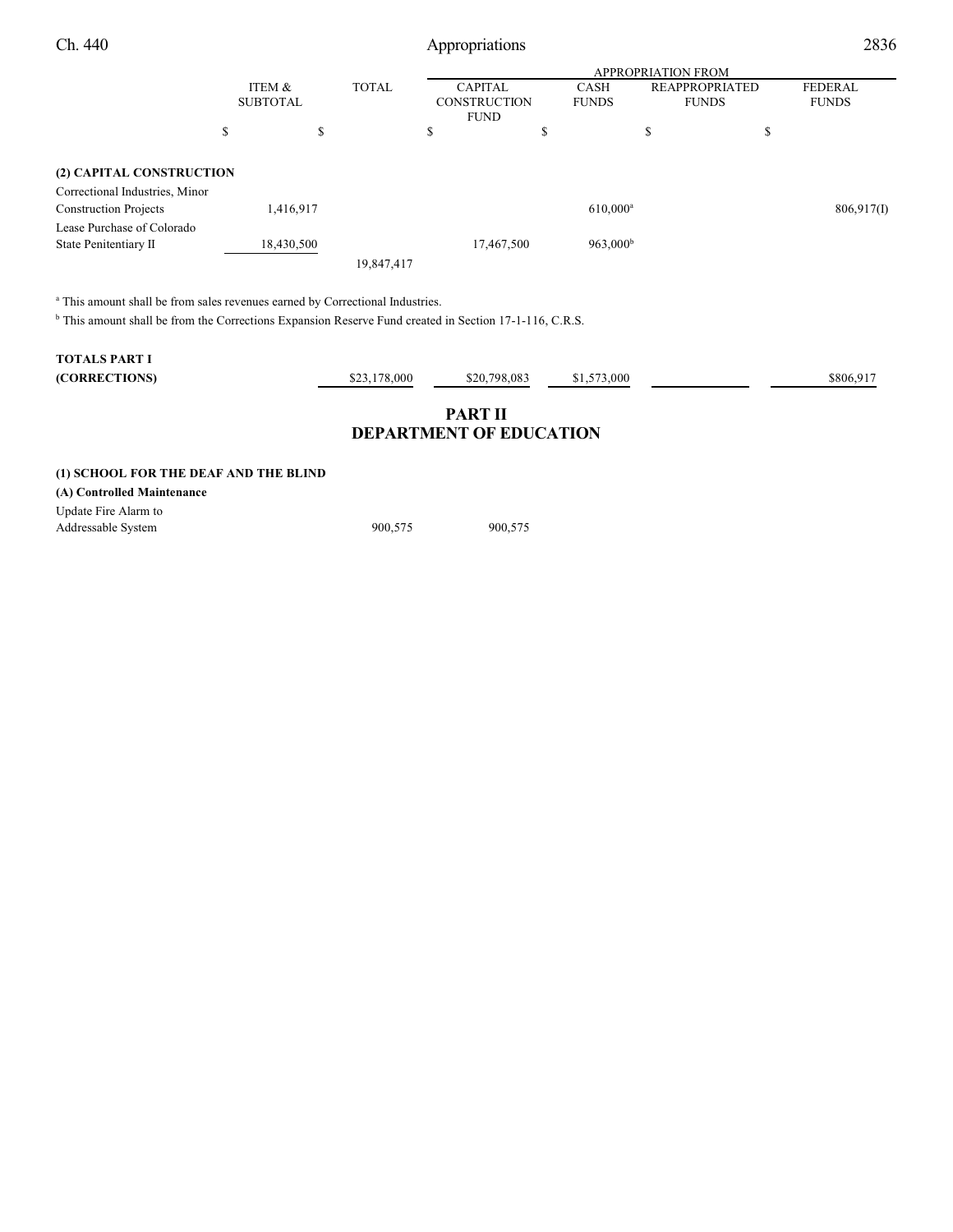| <b>TOTALS PART II</b> |           |           |
|-----------------------|-----------|-----------|
| (EDUCATION)           | \$900,575 | \$900,575 |

#### **PART III GOVERNOR - LIEUTENANT GOVERNOR - STATE PLANNING AND BUDGETING**

|                                                                                       |           |              | STATE PLANNING AND BUDGETING   |               |  |
|---------------------------------------------------------------------------------------|-----------|--------------|--------------------------------|---------------|--|
| (1) OFFICE OF INFORMATION<br><b>TECHNOLOGY</b>                                        |           |              |                                |               |  |
| (A) Capital Construction                                                              |           |              |                                |               |  |
| <b>COFRS</b> Modernization                                                            | 8,626,790 |              |                                | $8,626,790^a$ |  |
| Data Center Consolidation                                                             | 1,900,000 |              | 1,900,000                      |               |  |
|                                                                                       |           | 10,526,790   |                                |               |  |
| <sup>a</sup> This amount shall be from user fees collected from other state agencies. |           |              |                                |               |  |
| <b>TOTALS PART III</b>                                                                |           |              |                                |               |  |
| (GOVERNOR-                                                                            |           |              |                                |               |  |
| <b>LIEUTENANT GOVERNOR -</b>                                                          |           |              |                                |               |  |
| <b>STATE PLANNING AND</b>                                                             |           |              |                                |               |  |
| <b>BUDGETING</b> )                                                                    |           | \$10,526,790 | \$1,900,000                    | \$8,626,790   |  |
|                                                                                       |           |              | <b>PART IV</b>                 |               |  |
|                                                                                       |           |              | DEPARTMENT OF HIGHER EDUCATION |               |  |

**(1) ADAMS STATE COLLEGE (A) Controlled Maintenance**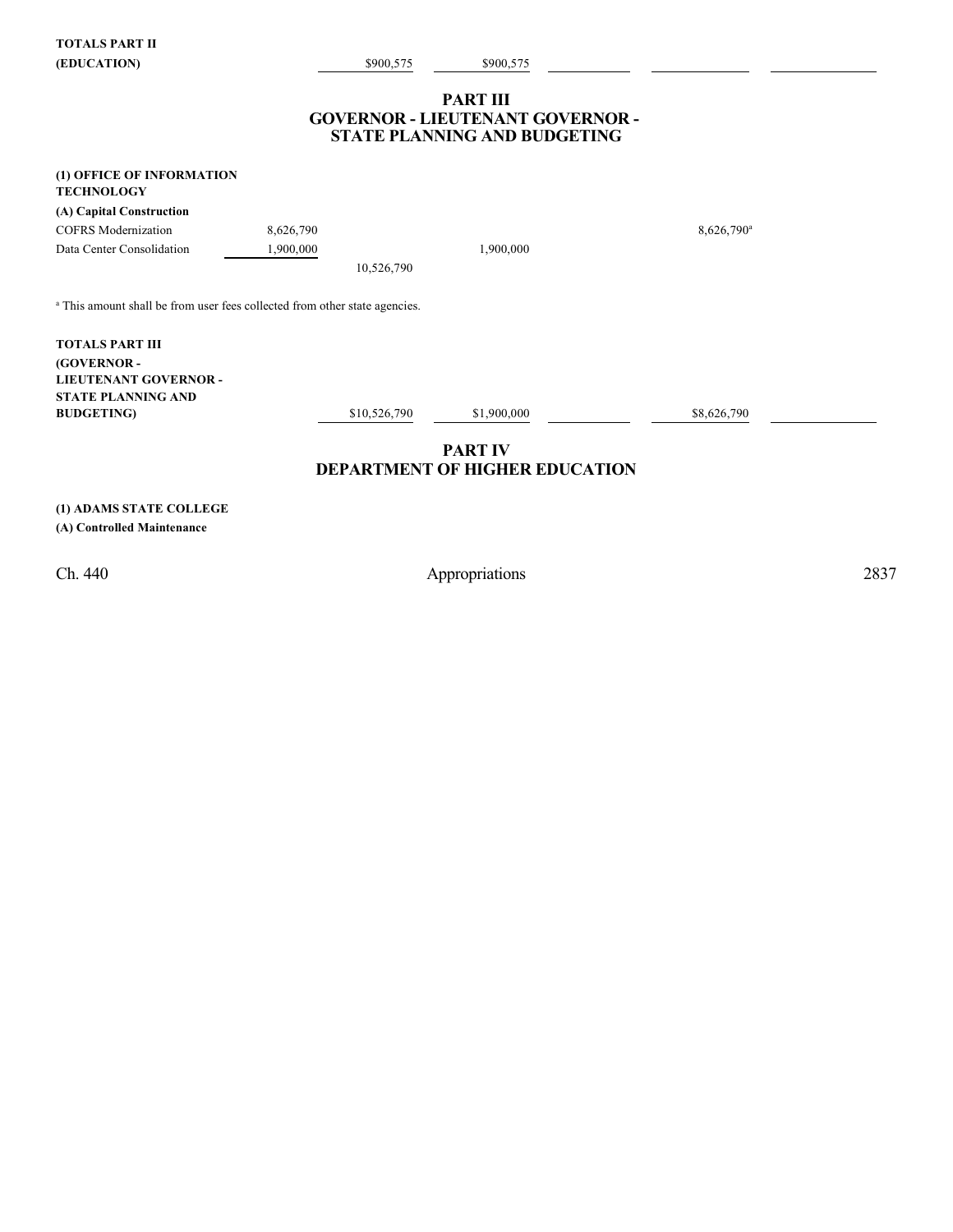|                                |    |                 |              | <b>APPROPRIATION FROM</b> |    |              |                       |    |                |  |
|--------------------------------|----|-----------------|--------------|---------------------------|----|--------------|-----------------------|----|----------------|--|
|                                |    | ITEM &          | <b>TOTAL</b> | <b>CAPITAL</b>            |    | CASH         | <b>REAPPROPRIATED</b> |    | <b>FEDERAL</b> |  |
|                                |    | <b>SUBTOTAL</b> |              | CONSTRUCTION              |    | <b>FUNDS</b> | <b>FUNDS</b>          |    | <b>FUNDS</b>   |  |
|                                |    |                 |              | <b>FUND</b>               |    |              |                       |    |                |  |
|                                | \$ | \$              |              | \$                        | \$ |              | \$                    | \$ |                |  |
|                                |    |                 |              |                           |    |              |                       |    |                |  |
| Replace Indoor                 |    |                 |              |                           |    |              |                       |    |                |  |
| and Outdoor Track              |    |                 | 884,894      | 884,894                   |    |              |                       |    |                |  |
|                                |    |                 |              |                           |    |              |                       |    |                |  |
| (2) WESTERN STATE COLLEGE      |    |                 |              |                           |    |              |                       |    |                |  |
| (A) Controlled Maintenance     |    |                 |              |                           |    |              |                       |    |                |  |
| Replace Crawford Pump House    |    |                 | 108,248      | 108,248                   |    |              |                       |    |                |  |
| (3) COLORADO STATE UNIVERSITY  |    |                 |              |                           |    |              |                       |    |                |  |
| (A) Controlled Maintenance     |    |                 |              |                           |    |              |                       |    |                |  |
|                                |    |                 |              |                           |    |              |                       |    |                |  |
| Install Fire Alarms,           |    |                 |              |                           |    |              |                       |    |                |  |
| Five Buildings                 |    | 426,260         |              | 426,260                   |    |              |                       |    |                |  |
| Install Fire Sprinkler System, |    |                 |              |                           |    |              |                       |    |                |  |
| Microbiology Building          |    | 681,880         |              | 681,880                   |    |              |                       |    |                |  |
| Install Fire Sprinkler System, |    |                 |              |                           |    |              |                       |    |                |  |
| Engineering South/Glover       |    |                 |              |                           |    |              |                       |    |                |  |
| Building                       |    | 432,085         |              | 432,085                   |    |              |                       |    |                |  |
|                                |    |                 | 1,540,225    |                           |    |              |                       |    |                |  |
| (4) FORT LEWIS COLLEGE         |    |                 |              |                           |    |              |                       |    |                |  |
| (A) Controlled Maintenance     |    |                 |              |                           |    |              |                       |    |                |  |
|                                |    |                 |              |                           |    |              |                       |    |                |  |
| Replace Pool Liner and Upgrade |    |                 |              |                           |    |              |                       |    |                |  |
| Systems, Aquatic Center        |    |                 | 660,000      | 660,000                   |    |              |                       |    |                |  |
|                                |    |                 |              |                           |    |              |                       |    |                |  |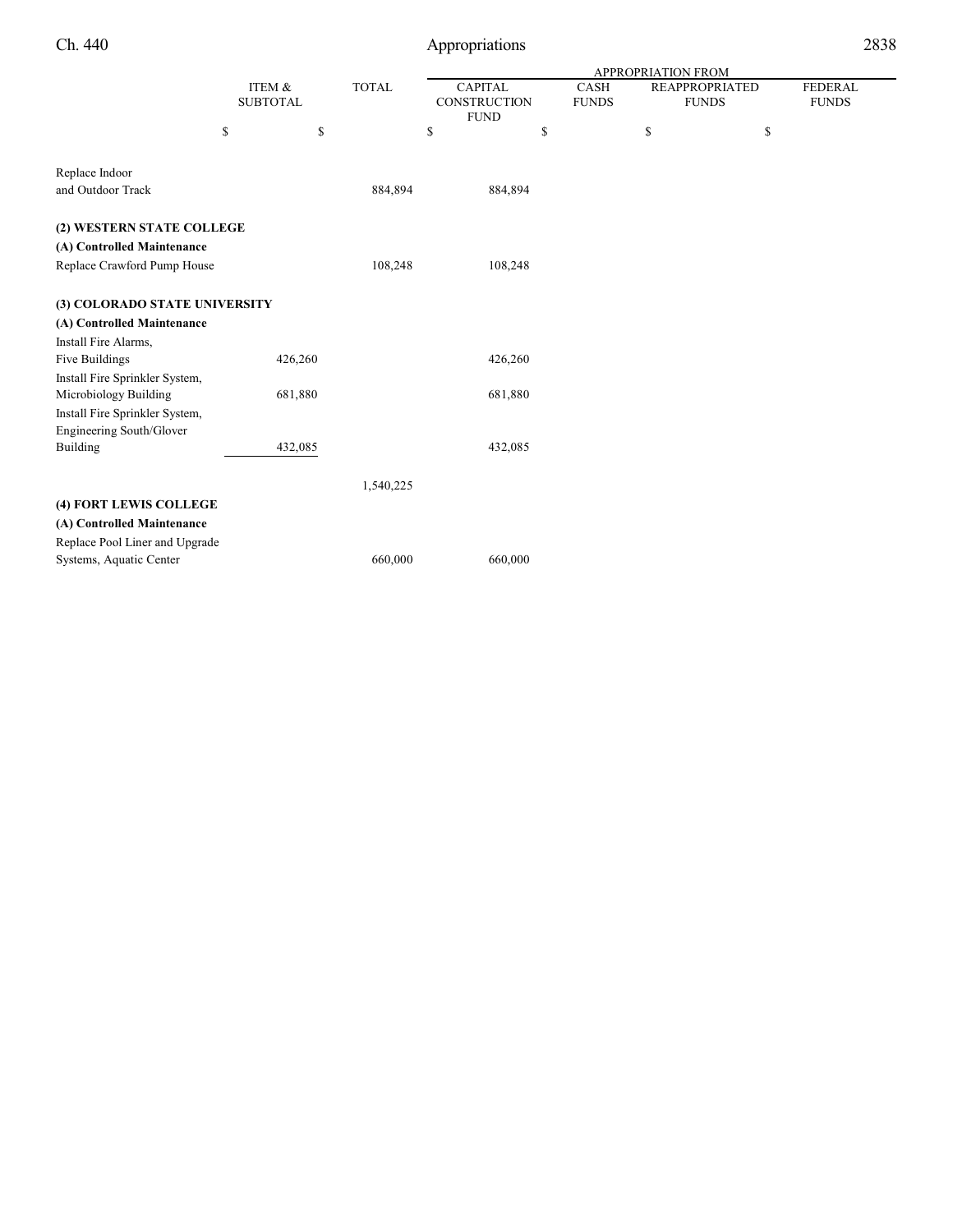| (5) UNIVERSITY OF COLORADO AT BOULDER   |            |           |               |
|-----------------------------------------|------------|-----------|---------------|
| (A) Controlled Maintenance              |            |           |               |
| Upgrade HVAC System,                    |            |           |               |
| Chemical Engineering Building           | 549,280    | 549,280   |               |
| Repair/Replace Building                 |            |           |               |
| <b>Electrical Services</b>              | 717,608    | 717,608   |               |
|                                         |            | 1,266,888 |               |
| (6) UNIVERSITY OF COLORADO AT DENVER AN |            |           |               |
| <b>HEALTH SCIENCES CENTER</b>           |            |           |               |
| (A) Controlled Maintenance              |            |           |               |
| Improve Chilled Water                   |            |           |               |
| Distribution, Building 500              | 426,475    | 426,475   |               |
| Replace Air Handling Units,             |            |           |               |
| Building 500                            | 454,250    | 454,250   |               |
|                                         | 880,725    |           |               |
| (B) Capital Construction                |            |           |               |
| Lease Purchase of Academic              |            |           |               |
| <b>Facilities at Fitzsimons</b>         | 14,646,801 | 7,502,991 | $7,143,810^a$ |

<sup>a</sup> This amount shall be from the University of Colorado Health Sciences Center at Fitzsimons Trust Fund created in Section 23-20-136 (3) (a), C.R.S.

15,527,526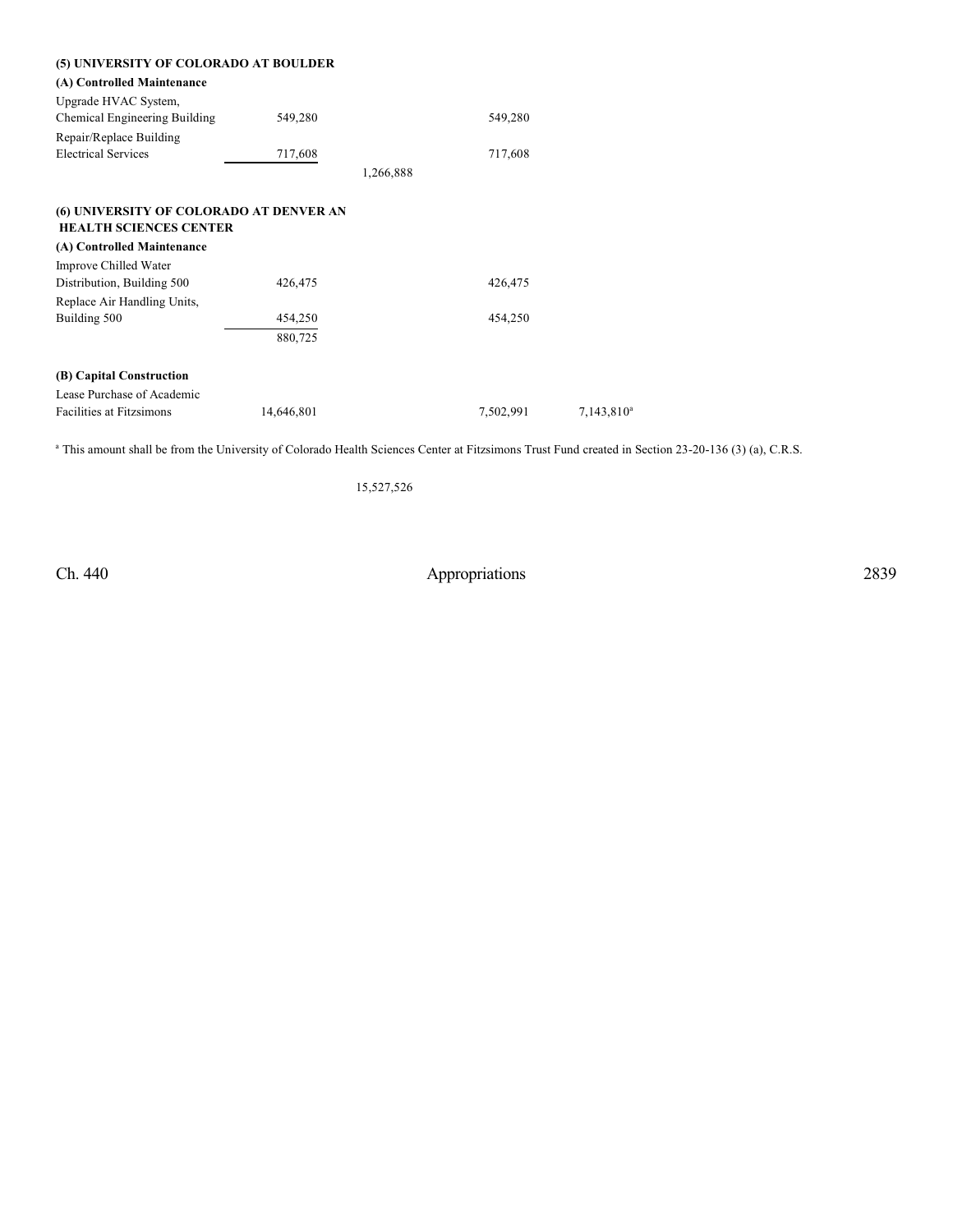|                                                |                 |              |                |              | <b>APPROPRIATION FROM</b> |                |
|------------------------------------------------|-----------------|--------------|----------------|--------------|---------------------------|----------------|
|                                                | ITEM &          | <b>TOTAL</b> | <b>CAPITAL</b> | CASH         | <b>REAPPROPRIATED</b>     | <b>FEDERAL</b> |
|                                                | <b>SUBTOTAL</b> |              | CONSTRUCTION   | <b>FUNDS</b> | <b>FUNDS</b>              | <b>FUNDS</b>   |
|                                                |                 |              | <b>FUND</b>    |              |                           |                |
|                                                | \$              | \$           | \$             | \$           | \$                        | \$             |
|                                                |                 |              |                |              |                           |                |
| (7) UNIVERSITY OF COLORADO AT COLORADO SPRINGS |                 |              |                |              |                           |                |
| (A) Controlled Maintenance                     |                 |              |                |              |                           |                |
| Control Erosion and                            |                 |              |                |              |                           |                |
| Storm Water Runoff                             |                 | 402,662      | 402,662        |              |                           |                |
|                                                |                 |              |                |              |                           |                |
| (8) COLORADO SCHOOL OF MINES                   |                 |              |                |              |                           |                |
| (A) Controlled Maintenance                     |                 |              |                |              |                           |                |
| Campus Primary                                 |                 |              |                |              |                           |                |
| <b>Electrical Repairs</b>                      | 669,130         |              | 669,130        |              |                           |                |
| Replace Roof,                                  |                 |              |                |              |                           |                |
| Coolbaugh Building                             | 442,180         |              | 442,180        |              |                           |                |
|                                                |                 | 1,111,310    |                |              |                           |                |
|                                                |                 |              |                |              |                           |                |
| (8.5) UNIVERSITY OF NORTHERN COLORADO          |                 |              |                |              |                           |                |
| (A) Controlled Maintenance                     |                 |              |                |              |                           |                |
| Replace and/or Install Chillers,               |                 |              |                |              |                           |                |
| Kepner Building, Guggenheim                    |                 |              |                |              |                           |                |
| Building, Carter Hall,                         |                 |              |                |              |                           |                |
| and Crabbe Hall                                |                 | 973,000      | 973,000        |              |                           |                |
|                                                |                 |              |                |              |                           |                |
| (9) PUEBLO COMMUNITY COLLEGE                   |                 |              |                |              |                           |                |

**(A) Controlled Maintenance**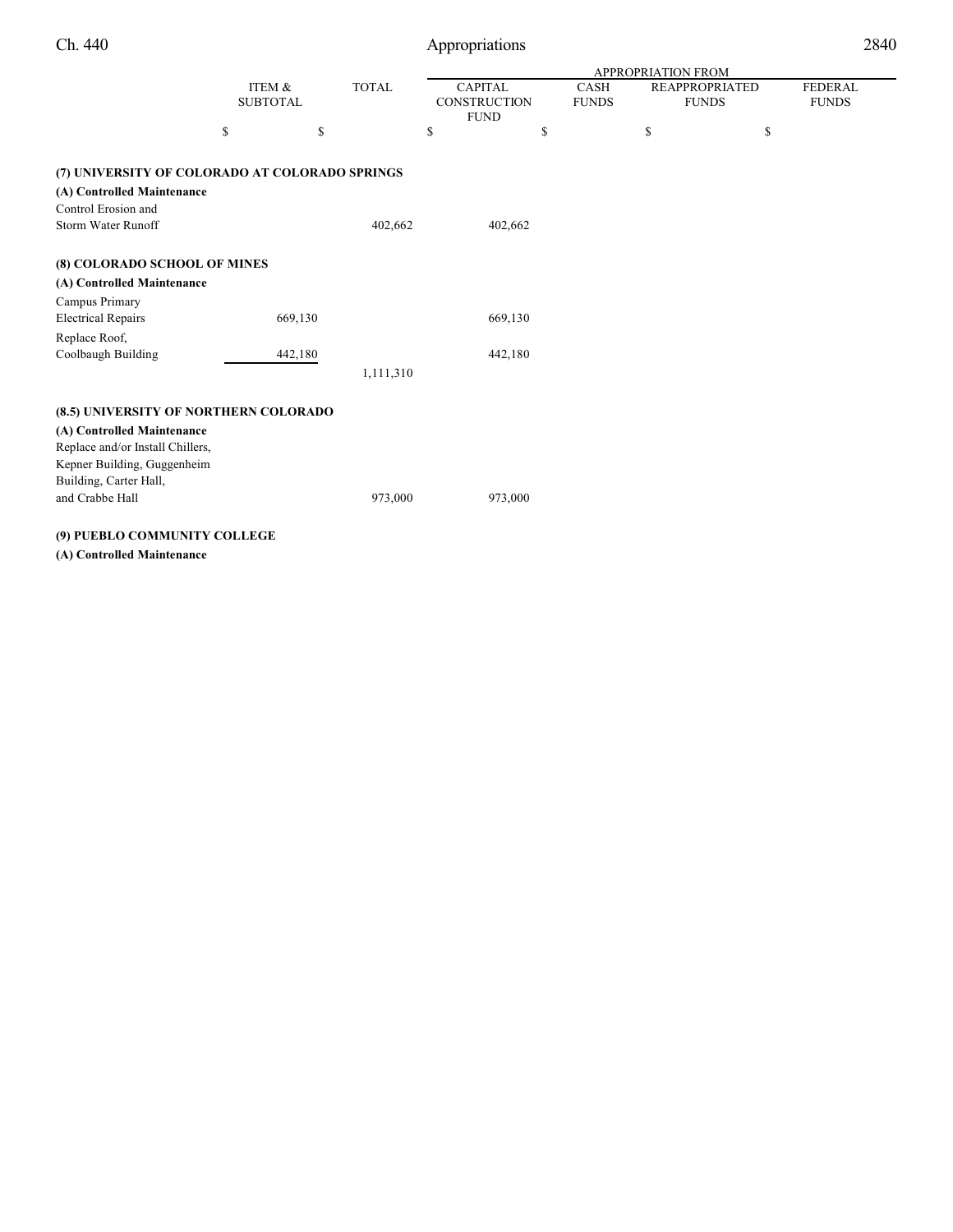| Repair/Install Fire Alarm                        |           |           |
|--------------------------------------------------|-----------|-----------|
| System, SCCC West Campus                         | 698,775   | 698,775   |
|                                                  |           |           |
| (9.5) COLORADO COMMUNITY COLLEGE SYSTEM AT LOWRY |           |           |
| (A) Controlled Maintenance                       |           |           |
| Upgrade HVAC, Building 758                       | 1,015,919 | 1,015,919 |
| (10) PIKES PEAK COMMUNITY COLLEGE                |           |           |
| (A) Controlled Maintenance                       |           |           |
| Repair/Replace Elevator System,                  |           |           |
| Aspen Building, Centennial                       |           |           |
| Campus                                           | 287,882   | 287,882   |
|                                                  |           |           |
| (11) FRONT RANGE                                 |           |           |
| <b>COMMUNITY COLLEGE</b>                         |           |           |
| (A) Controlled Maintenance                       |           |           |
| Replace High-Voltage Electrical                  |           |           |
| System, Westminster Campus                       | 492,510   | 492,510   |
| (12) COLORADO NORTHWESTERN COMMUNITY COLLEGE     |           |           |
| (A) Controlled Maintenance                       |           |           |
| Replace Roof, Weiss Building,                    |           |           |
| Rangeley Campus                                  | 275,000   | 275,000   |
|                                                  |           |           |
| (13) ARAPAHOE COMMUNITY COLLEGE                  |           |           |
| (A) Controlled Maintenance                       |           |           |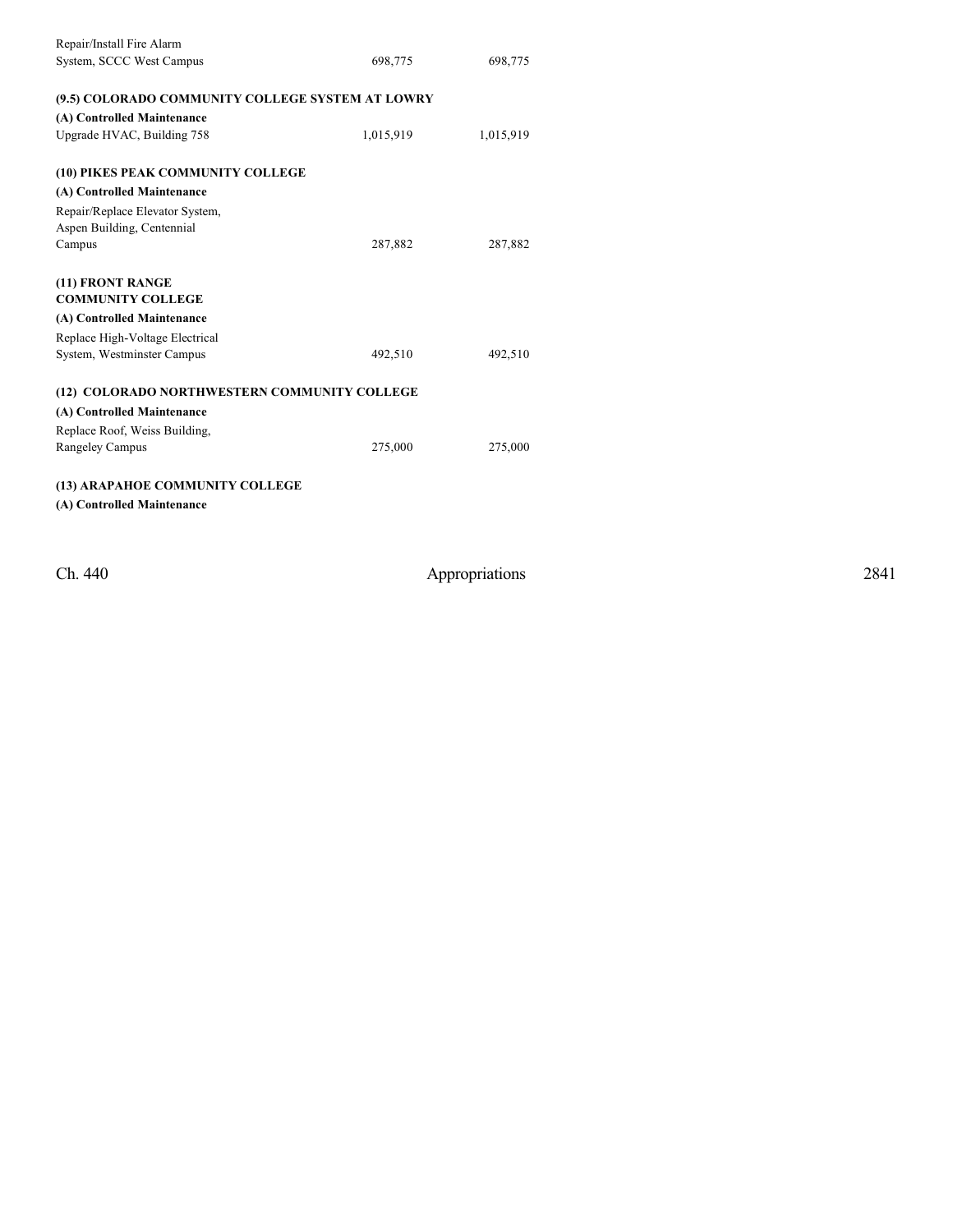|                                      |                 |              | <b>APPROPRIATION FROM</b> |              |                       |                |  |  |
|--------------------------------------|-----------------|--------------|---------------------------|--------------|-----------------------|----------------|--|--|
|                                      | ITEM &          | <b>TOTAL</b> | <b>CAPITAL</b>            | <b>CASH</b>  | <b>REAPPROPRIATED</b> | <b>FEDERAL</b> |  |  |
|                                      | <b>SUBTOTAL</b> |              | CONSTRUCTION              | <b>FUNDS</b> | <b>FUNDS</b>          | <b>FUNDS</b>   |  |  |
|                                      |                 |              | <b>FUND</b>               |              |                       |                |  |  |
|                                      | \$              | \$           | \$                        | \$           | \$                    | \$             |  |  |
|                                      |                 |              |                           |              |                       |                |  |  |
|                                      |                 |              |                           |              |                       |                |  |  |
| Replace Roof, Main Building          |                 |              |                           |              |                       |                |  |  |
| and Annex Building                   |                 | 584,125      | 584,125                   |              |                       |                |  |  |
|                                      |                 |              |                           |              |                       |                |  |  |
| (13.5) OTERO JUNIOR COLLEGE          |                 |              |                           |              |                       |                |  |  |
| (A) Controlled Maintenance           |                 |              |                           |              |                       |                |  |  |
| Replace HVAC, McBride Hall           |                 | 440,370      | 440,370                   |              |                       |                |  |  |
|                                      |                 |              |                           |              |                       |                |  |  |
| (14) TRINIDAD STATE JUNIOR COLLEGE   |                 |              |                           |              |                       |                |  |  |
| (A) Controlled Maintenance           |                 |              |                           |              |                       |                |  |  |
| Repair Campus Sidewalks and          |                 |              |                           |              |                       |                |  |  |
| <b>Install ADA Ramps</b>             |                 | 132,700      | 132,700                   |              |                       |                |  |  |
|                                      |                 |              |                           |              |                       |                |  |  |
| (14.5) NORTHEASTERN JUNIOR COLLEGE   |                 |              |                           |              |                       |                |  |  |
| (A) Controlled Maintenance           |                 |              |                           |              |                       |                |  |  |
| Upgrade HVAC,                        |                 |              |                           |              |                       |                |  |  |
| Phillips-Whyman Building             |                 | 598,000      | 598,000                   |              |                       |                |  |  |
|                                      |                 |              |                           |              |                       |                |  |  |
| (15) AURARIA HIGHER EDUCATION CENTER |                 |              |                           |              |                       |                |  |  |
| (A) Controlled Maintenance           |                 |              |                           |              |                       |                |  |  |
| Upgrade Fire Sprinkler System,       |                 |              |                           |              |                       |                |  |  |
| Central Classroom, West              |                 |              |                           |              |                       |                |  |  |
| Classroom, and Arts Buildings        |                 | 768,585      | 768,585                   |              |                       |                |  |  |
|                                      |                 |              |                           |              |                       |                |  |  |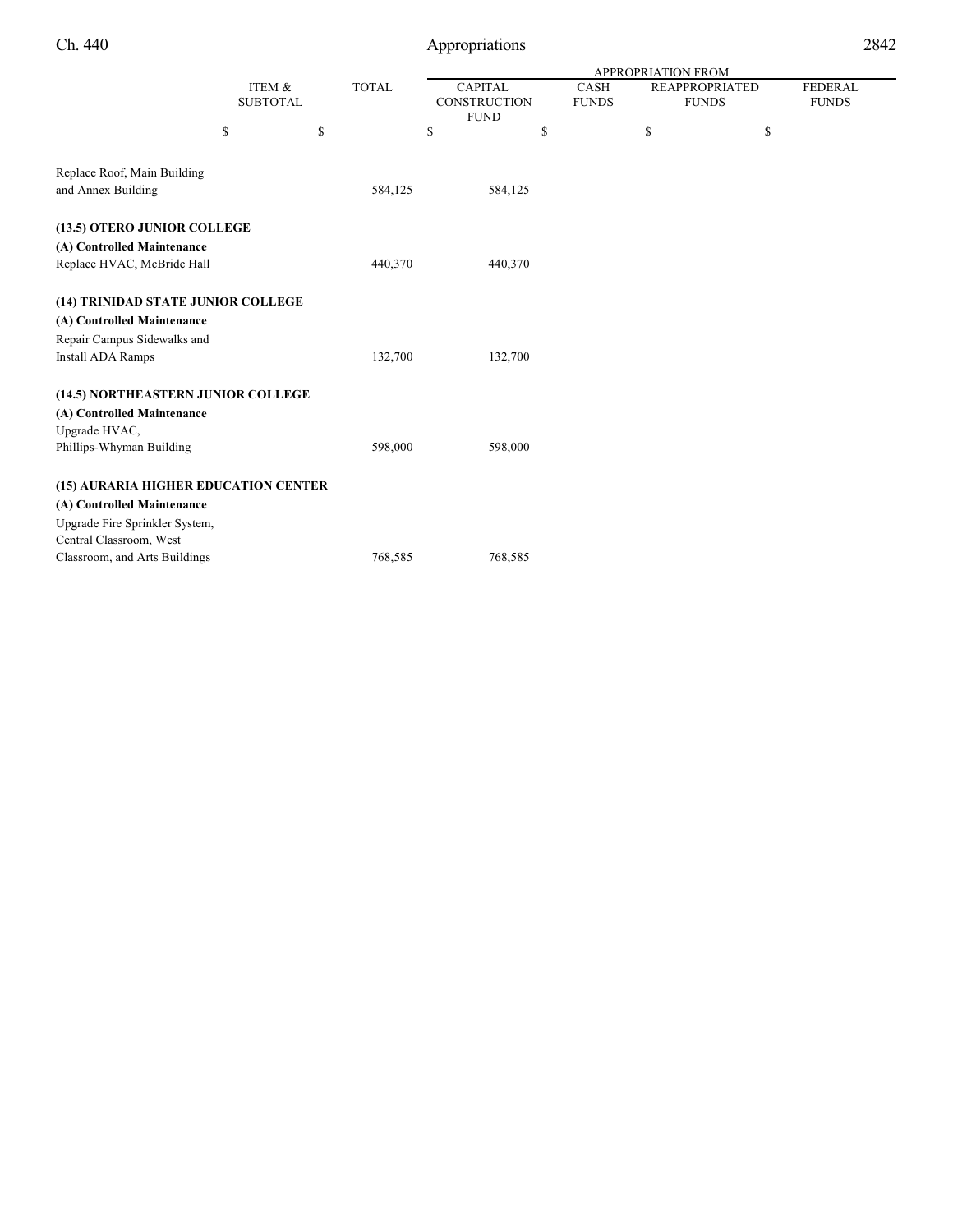#### **(16) HISTORY COLORADO**

**(A) Controlled Maintenance**

Regional Museum

Preservation Projects 700,000

| Upgrade HVAC and Catwalk, El |           |               |
|------------------------------|-----------|---------------|
| Pueblo History Museum        | 179,722   | 179,722       |
| Reinforce Structure, Healy   |           |               |
| House                        | 147,950   | 147,950       |
|                              | 327,672   |               |
| (B) Capital Construction     |           |               |
| New Colorado History Museum  | 6,000,000 | $6,000,000^a$ |
| Lease Purchase of Colorado   |           |               |
| <b>History Museum</b>        | 3.042.094 | $3,042,094^b$ |

<sup>a</sup> This amount shall be from the State Museum Cash Fund created in Section 24-80-214, C.R.S.

9,742,094

<sup>b</sup> This amount shall be from Limited Gaming Revenues deposited in the State Historical Fund created in Section 9 (5) (b) (II) of Article XVIII of the State Constitution, to be used pursuant to Section 12-47.1-1201, C.R.S.

 Of this amount, \$600,000 shall be from Limited Gaming Revenues deposited in the State Historical Fund created in Section 9 (5) (b) (II) of Article XVIII of the <sup>c</sup> State Constitution, to be used pursuant to Section 12-47.1-1201, C.R.S., and \$100,000 shall be from revenue earned from the operation of the Georgetown Loop Railroad.

 $700,000$ c

10,069,766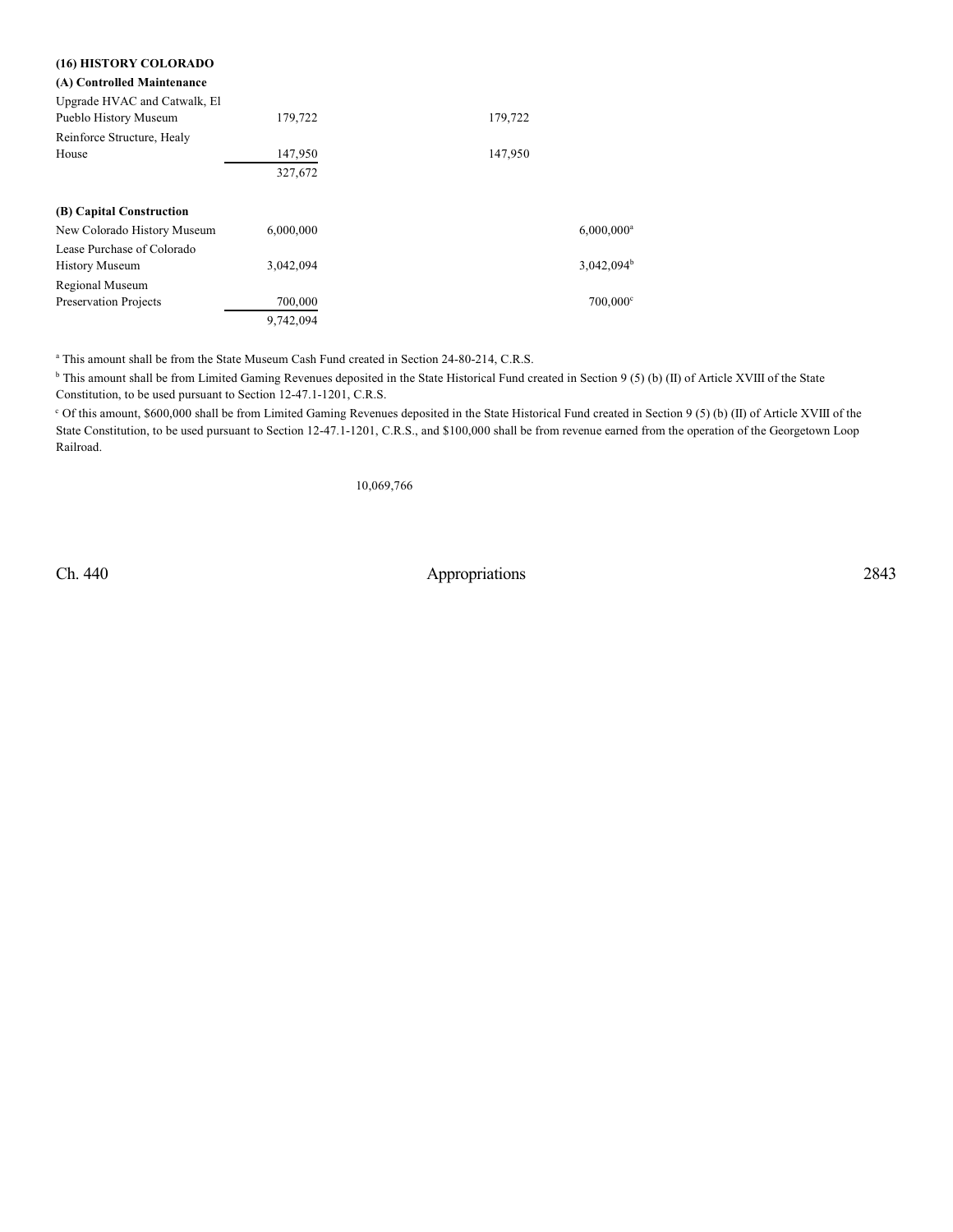|                                                                                     |                           |              |                                                      |                             | <b>APPROPRIATION FROM</b>             |                                |
|-------------------------------------------------------------------------------------|---------------------------|--------------|------------------------------------------------------|-----------------------------|---------------------------------------|--------------------------------|
|                                                                                     | ITEM &<br><b>SUBTOTAL</b> | <b>TOTAL</b> | <b>CAPITAL</b><br>CONSTRUCTION<br><b>FUND</b>        | <b>CASH</b><br><b>FUNDS</b> | <b>REAPPROPRIATED</b><br><b>FUNDS</b> | <b>FEDERAL</b><br><b>FUNDS</b> |
|                                                                                     | \$                        | \$           | \$                                                   | \$                          | \$<br>\$                              |                                |
| <b>TOTALS PART IV</b><br>(HIGHER EDUCATION)                                         |                           | \$37,838,385 | \$20,952,481                                         | \$16,885,904                |                                       |                                |
|                                                                                     |                           |              | <b>PART V</b><br><b>DEPARTMENT OF HUMAN SERVICES</b> |                             |                                       |                                |
| (1) MENTAL HEALTH AND ALCOHOL AND DRUG ABUSE SERVICES                               |                           |              |                                                      |                             |                                       |                                |
| (A) Controlled Maintenance                                                          |                           |              |                                                      |                             |                                       |                                |
| Repair/Replace Campus Tunnel<br>and Utility Infrastructure<br>System, Mental Health |                           |              |                                                      |                             |                                       |                                |
| Institute at Pueblo                                                                 |                           | 1,090,519    | 1,090,519                                            |                             |                                       |                                |
| (2) SERVICES FOR PEOPLE WITH DISABILITIES                                           |                           |              |                                                      |                             |                                       |                                |
| (A) Capital Construction                                                            |                           |              |                                                      |                             |                                       |                                |
| Building Renovations, State<br>Veterans Nursing Home                                |                           |              |                                                      |                             |                                       |                                |
| at Fitzsimons                                                                       |                           | 1,733,400    |                                                      | 606,690 <sup>a</sup>        |                                       | 1,126,710(I)                   |

<sup>a</sup> This amount shall be from the Central Fund for State Nursing Homes created in Section 26-12-108 (1) (a), C.R.S.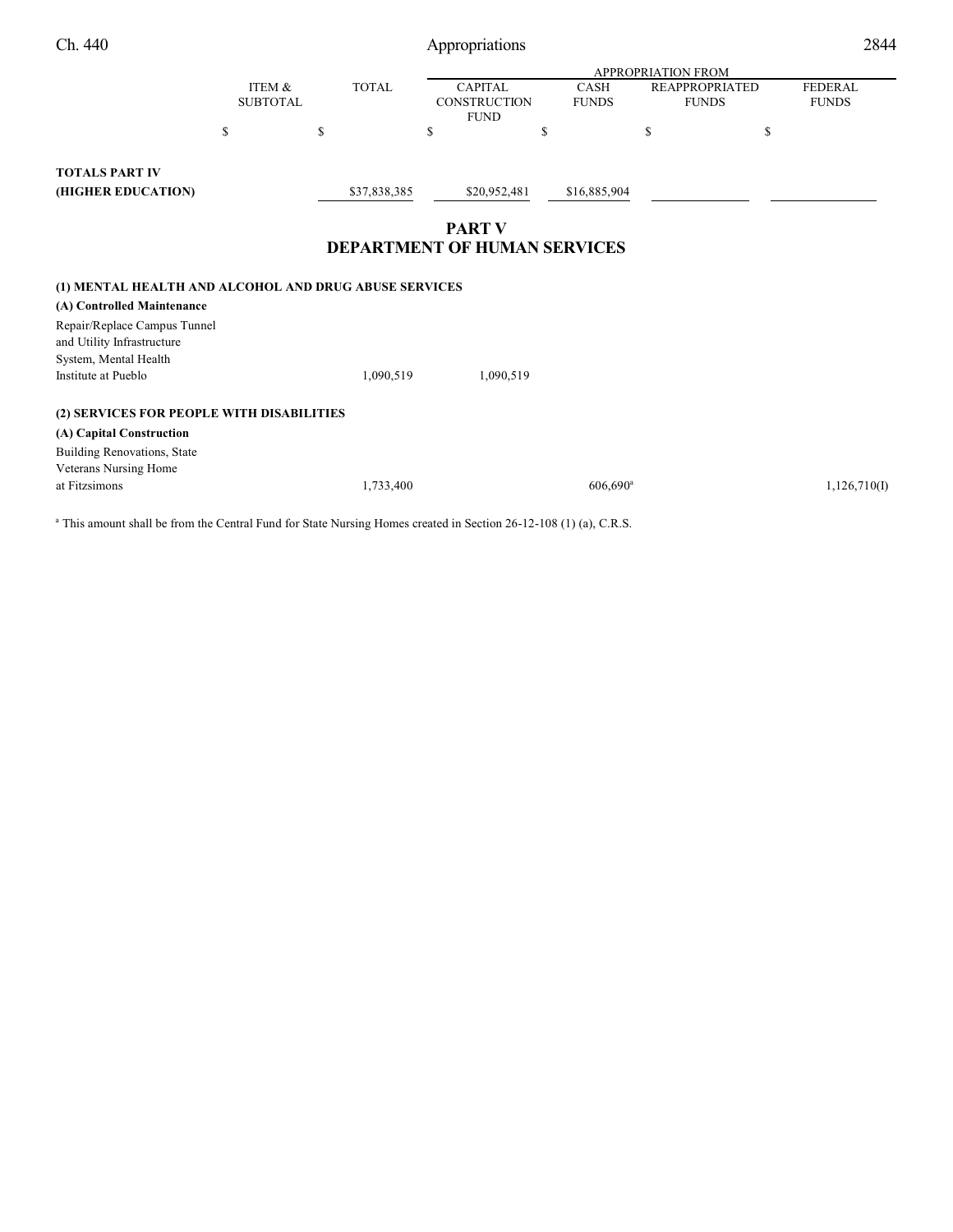| (3) DIVISION OF YOUTH CORRECTIONS                                                                            |           |              |                            |                         |             |
|--------------------------------------------------------------------------------------------------------------|-----------|--------------|----------------------------|-------------------------|-------------|
| (A) Controlled Maintenance                                                                                   |           |              |                            |                         |             |
| Upgrade Electronic                                                                                           |           |              |                            |                         |             |
| Security Systems                                                                                             | 1,194,194 |              | 1,194,194                  |                         |             |
| Repair/Replace Fire                                                                                          |           |              |                            |                         |             |
| Sprinkler Systems                                                                                            | 482,101   |              | 482,101                    |                         |             |
|                                                                                                              |           | 1,676,295    |                            |                         |             |
|                                                                                                              |           |              |                            |                         |             |
| <b>TOTALS PART V</b>                                                                                         |           |              |                            |                         |             |
| (HUMAN SERVICES)                                                                                             |           | \$4,500,214  | \$2,766,814                | \$606,690               | \$1,126,710 |
|                                                                                                              |           |              |                            |                         |             |
|                                                                                                              |           |              | <b>PART VI</b>             |                         |             |
|                                                                                                              |           |              | <b>JUDICIAL DEPARTMENT</b> |                         |             |
| (1) COURTS ADMINISTRATION                                                                                    |           |              |                            |                         |             |
| (A) Capital Construction                                                                                     |           |              |                            |                         |             |
| Lease Purchase of                                                                                            |           |              |                            |                         |             |
| Ralph L. Carr Justice Center                                                                                 |           | 15,916,329   |                            | 15,916,329 <sup>a</sup> |             |
| <sup>a</sup> This amount shall be from the Justice Center Cash Fund created in Section 13-32-101 (7), C.R.S. |           |              |                            |                         |             |
| <b>TOTALS PART VI</b>                                                                                        |           |              |                            |                         |             |
| (JUDICIAL)                                                                                                   |           | \$15,916,329 |                            | \$15,916,329            |             |
|                                                                                                              |           |              |                            |                         |             |
|                                                                                                              |           |              |                            |                         |             |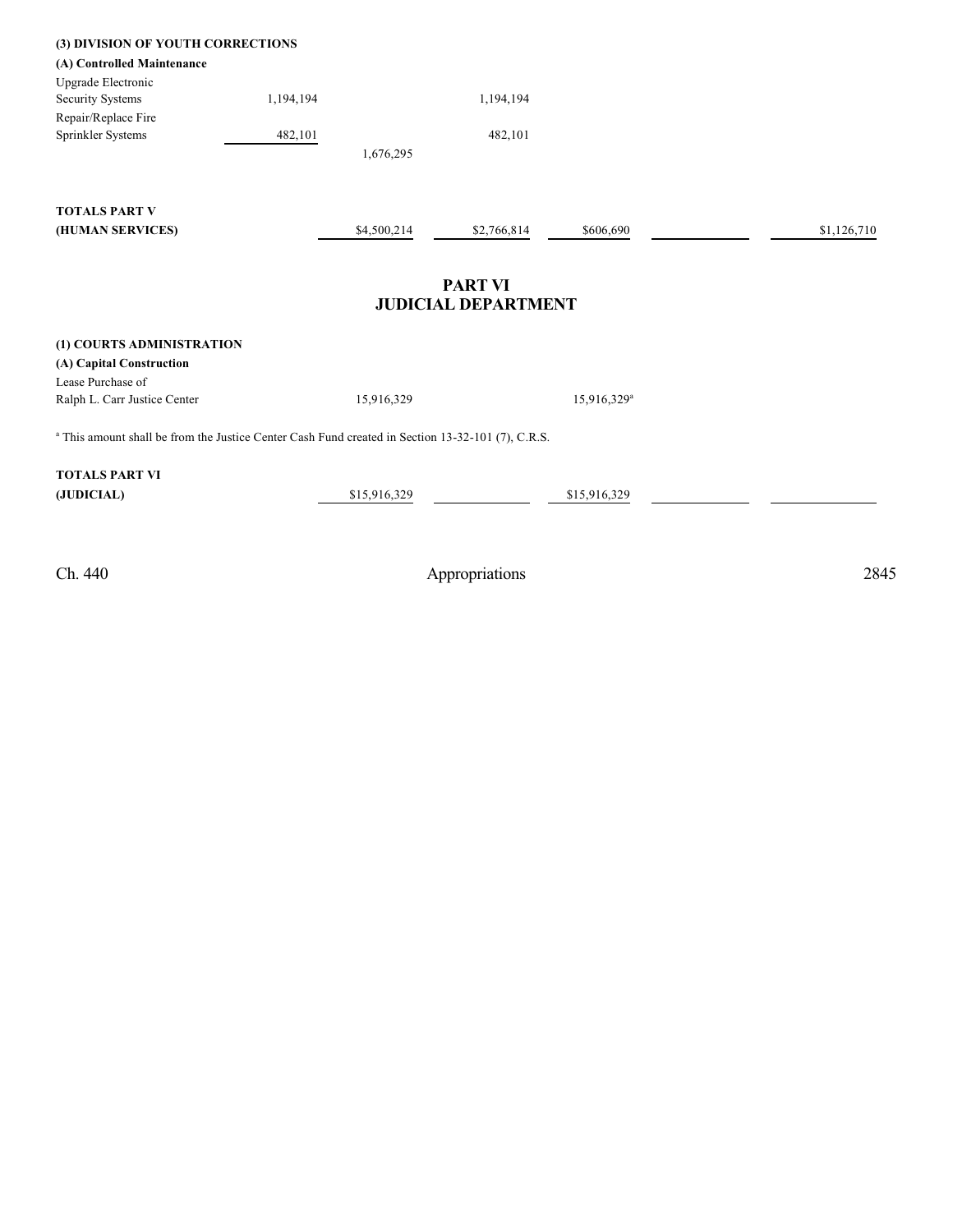|                   |              |                |              | APPROPRIATION FROM |                |
|-------------------|--------------|----------------|--------------|--------------------|----------------|
| <b>ITEM &amp;</b> | <b>TOTAL</b> | <b>CAPITAL</b> | CASH         | REAPPROPRIATED     | <b>FEDERAL</b> |
| <b>SUBTOTAL</b>   |              | CONSTRUCTION   | <b>FUNDS</b> | <b>FUNDS</b>       | <b>FUNDS</b>   |
|                   |              | <b>FUND</b>    |              |                    |                |
|                   |              |                |              |                    |                |

#### **PART VII DEPARTMENT OF MILITARY AND VETERANS AFFAIRS**

| (1) CONTROLLED MAINTENANCE  |              |             |              |
|-----------------------------|--------------|-------------|--------------|
| Upgrade Restrooms, Longmont |              |             |              |
| Armory and Fort Carson      |              |             |              |
| Readiness Center and Annex  | 441,100      | 220,550     | 220,550(I)   |
| (2) CAPITAL CONSTRUCTION    |              |             |              |
| Alamosa Readiness Center    |              |             |              |
| Construction                | 9,848,361    | 2,728,088   | 7,120,273(I) |
| <b>TOTALS PART VII</b>      |              |             |              |
| (MILITARY AND               |              |             |              |
| <b>VETERANS AFFAIRS)</b>    | \$10,289,461 | \$2,948,638 | \$7,340,823  |

### **PART VIII DEPARTMENT OF NATURAL RESOURCES**

**(1) DIVISION OF PARKS AND WILDLIFE**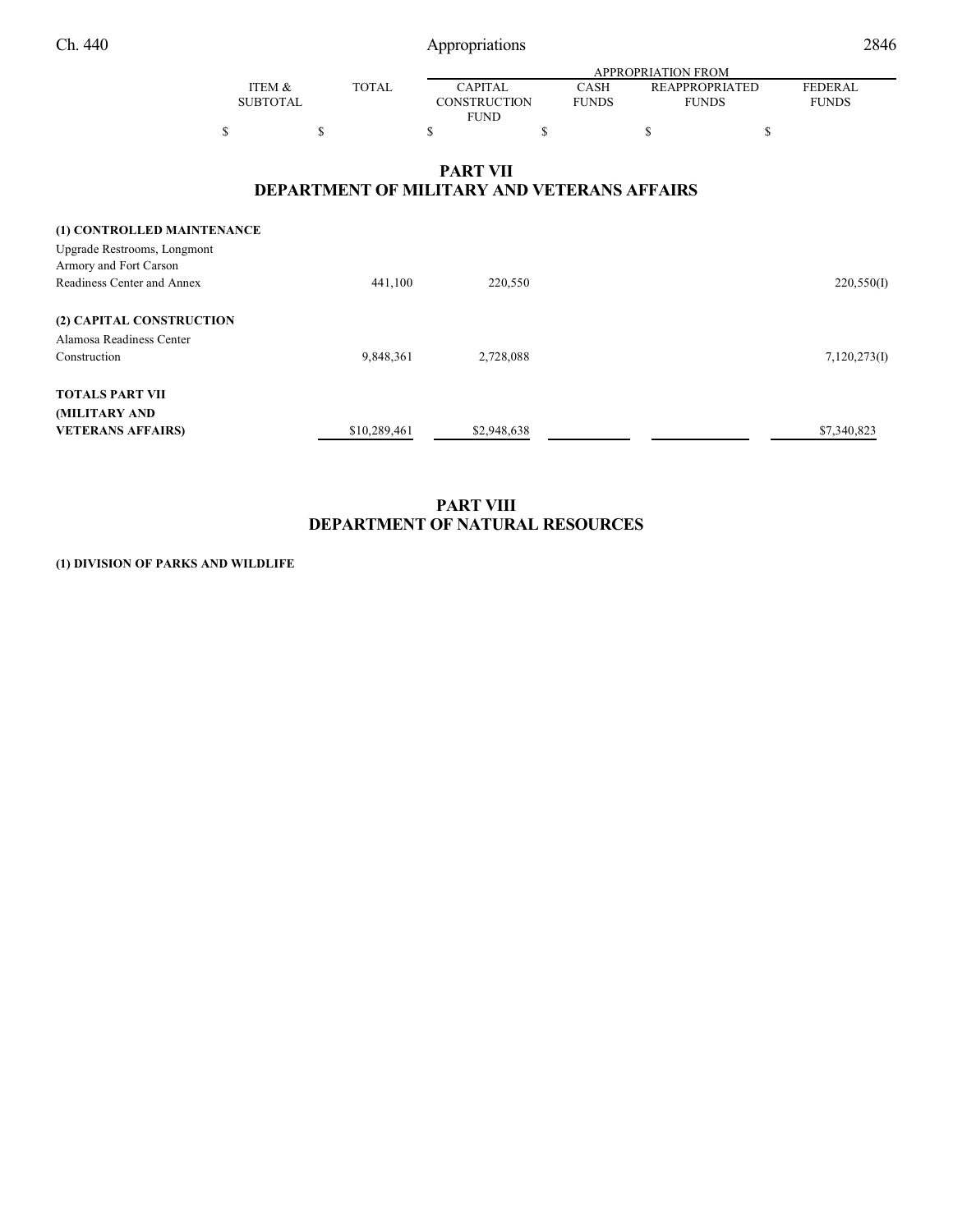| (A) Capital Construction and Controlled Maintenance |            |                         |              |
|-----------------------------------------------------|------------|-------------------------|--------------|
| Park Infrastructure and Facilities                  | 16,683,036 | 14,337,000 <sup>a</sup> | 2,346,036(I) |
| Land and Water Acquisitions                         | 2,450,000  | $2,450,000^a$           |              |
| Motorboat Access on                                 |            |                         |              |
| Lakes and Streams                                   | 390,600    | 97.650 <sup>b</sup>     | 292,950(I)   |
| Land and Water Acquisitions                         | 6.500,000  | 6.500.000 <sup>b</sup>  |              |
| Infrastructure and                                  |            |                         |              |
| Real Property Maintenance                           | 1,966,422  | $1.966.422^b$           |              |
| <b>Asset Development</b>                            |            |                         |              |
| or Improvements                                     | 1,646,221  | $1,646,221^{\rm b}$     |              |
|                                                     |            | 29,636,279              |              |

a Of these amounts, \$9,660,000 shall be from Great Outdoors Colorado Board Grants, \$6,677,000 shall be from the Division of Parks and Outdoor Recreation distribution of Lottery proceeds, \$300,000 shall be from the Highway Users Tax Fund created in Section 43-4-201 (1) (a), C.R.S., and pursuant to Section 33-10-111 (4), C.R.S., and \$150,000 shall be from cost sharing with Boulder County. The amounts shown from Great Outdoors Colorado Board Grants and Lottery Proceeds are for informational purposes only. Lottery proceeds are based on estimates and are shown for informational purposes only. As more current projections of Lottery proceeds become available, the Division may make adjustments to the amounts and projects shown here.

<sup>b</sup> These amounts shall be from the Wildlife Cash Fund created in Section 33-1-112 (1) (a), C.R.S.

# **TOTALS PART VIII**

**(NATURAL RESOURCES)** \$29,636,279 \$26,997,293 \$2,638,986

### **PART IX DEPARTMENT OF PERSONNEL AND ADMINISTRATION**

#### **(1) CONTROLLED MAINTENANCE**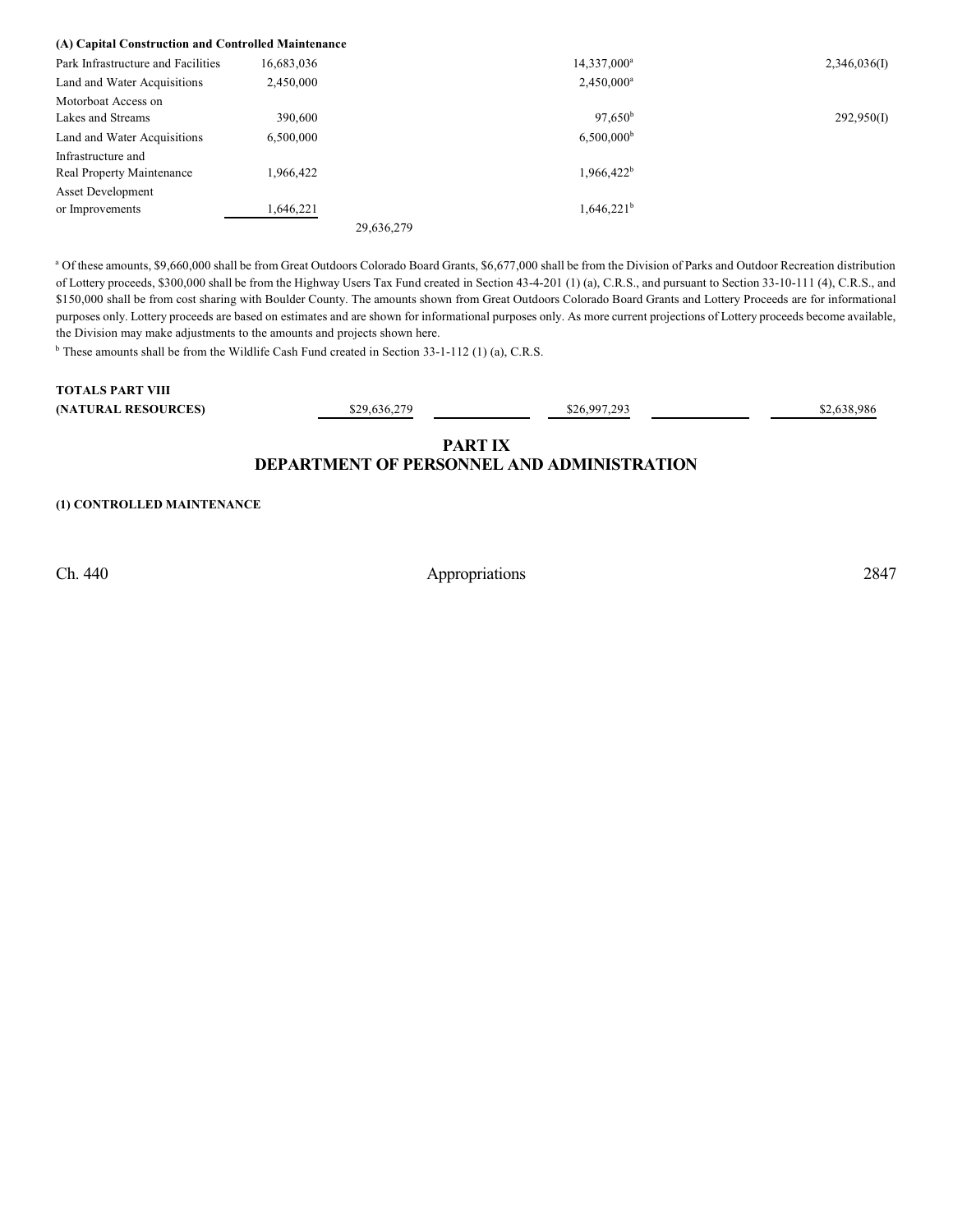|                                                                                                                                             |                           |              | <b>APPROPRIATION FROM</b> |                                               |               |                                       |    |                                |
|---------------------------------------------------------------------------------------------------------------------------------------------|---------------------------|--------------|---------------------------|-----------------------------------------------|---------------|---------------------------------------|----|--------------------------------|
|                                                                                                                                             | ITEM &<br><b>SUBTOTAL</b> | <b>TOTAL</b> |                           | <b>CAPITAL</b><br>CONSTRUCTION<br><b>FUND</b> |               | <b>REAPPROPRIATED</b><br><b>FUNDS</b> |    | <b>FEDERAL</b><br><b>FUNDS</b> |
|                                                                                                                                             | \$                        | \$           | \$                        | \$                                            |               | \$                                    | \$ |                                |
| <b>Emergency Controlled</b><br>Maintenance                                                                                                  | 2,000,000                 |              |                           | 2,000,000                                     |               |                                       |    |                                |
| Upgrade HVAC and Direct<br>Digital Control System and<br>Replace VAV Boxes, Grand<br>Junction State Office Building                         | 510,268                   |              |                           | 510,268                                       |               |                                       |    |                                |
| Repair/Replace Interior Door<br>Hardware, State Capitol<br>Building                                                                         | 290,774                   |              |                           | 290,774                                       |               |                                       |    |                                |
| Assess Condition of Electrical<br>Loop, Capitol Complex                                                                                     | 297,333                   | 3,098,375    |                           | 297,333                                       |               |                                       |    |                                |
| (2) CAPITAL CONSTRUCTION                                                                                                                    |                           |              |                           |                                               |               |                                       |    |                                |
| Colorado State Capitol<br>Dome Restoration<br>Relocation to 1525 Sherman<br>Street, Legislative Department<br>6th and 7th Floors, Executive | 4,000,000                 |              |                           |                                               | $4,000,000^a$ |                                       |    |                                |
| Department Remaining Floors                                                                                                                 | 3,060,278                 | 7,060,278    |                           | 3,060,278                                     |               |                                       |    |                                |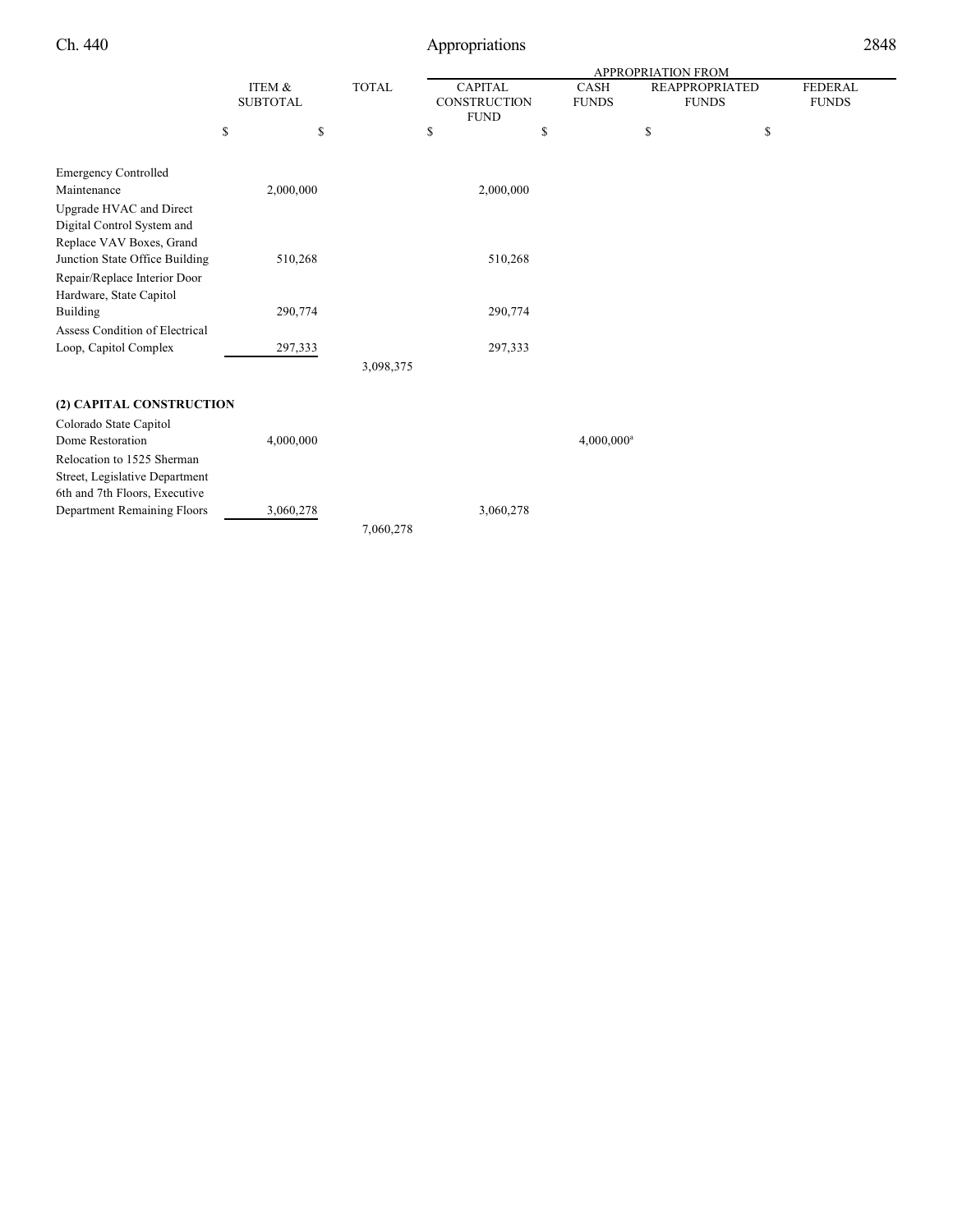<sup>a</sup> This amount shall be from the Capitol Dome Restoration Trust Fund created in Section 2-3-1304.3 (6) (b), C.R.S. If there is not sufficient revenue in the Capital Dome Restoration Trust Fund to support the project, the remaining amount shall be from the Capital Dome Restoration Fund created in Section 12-47.1-1201 (5) (c) (III) (A), C.R.S.

| <b>TOTALS PART IX</b>                    |                                                                                                                               |               |                      |  |
|------------------------------------------|-------------------------------------------------------------------------------------------------------------------------------|---------------|----------------------|--|
| (PERSONNEL AND<br><b>ADMINISTRATION)</b> | \$10,158,653                                                                                                                  | \$6,158,653   | \$4,000,000          |  |
|                                          |                                                                                                                               |               |                      |  |
|                                          |                                                                                                                               | <b>PART X</b> |                      |  |
|                                          | <b>DEPARTMENT OF PUBLIC HEALTH AND ENVIRONMENT</b>                                                                            |               |                      |  |
| (1) CAPITAL<br><b>CONSTRUCTION</b>       |                                                                                                                               |               |                      |  |
| Brownsfield Cleanup Program              | 250,000                                                                                                                       |               | $250,000^a$          |  |
| Water Quality Improvement                |                                                                                                                               |               |                      |  |
| Projects                                 | 600,000                                                                                                                       |               | 600,000 <sup>b</sup> |  |
|                                          | 850,000                                                                                                                       |               |                      |  |
|                                          | <sup>a</sup> These amounts shall be from the Hazardous Substance Response Fund created in Section 25-16-104.6 (1) (a), C.R.S. |               |                      |  |
|                                          | $b$ This amount shall be from the Water Quality Improvement Fund created in Section 25-8-608 (1.5), C.R.S.                    |               |                      |  |
| <b>TOTALS PART X</b>                     |                                                                                                                               |               |                      |  |
| (PUBLIC HEALTH AND                       |                                                                                                                               |               |                      |  |
| <b>ENVIRONMENT</b> )                     | \$850,000                                                                                                                     |               | \$850,000            |  |
|                                          |                                                                                                                               |               |                      |  |
|                                          |                                                                                                                               |               |                      |  |
|                                          |                                                                                                                               |               |                      |  |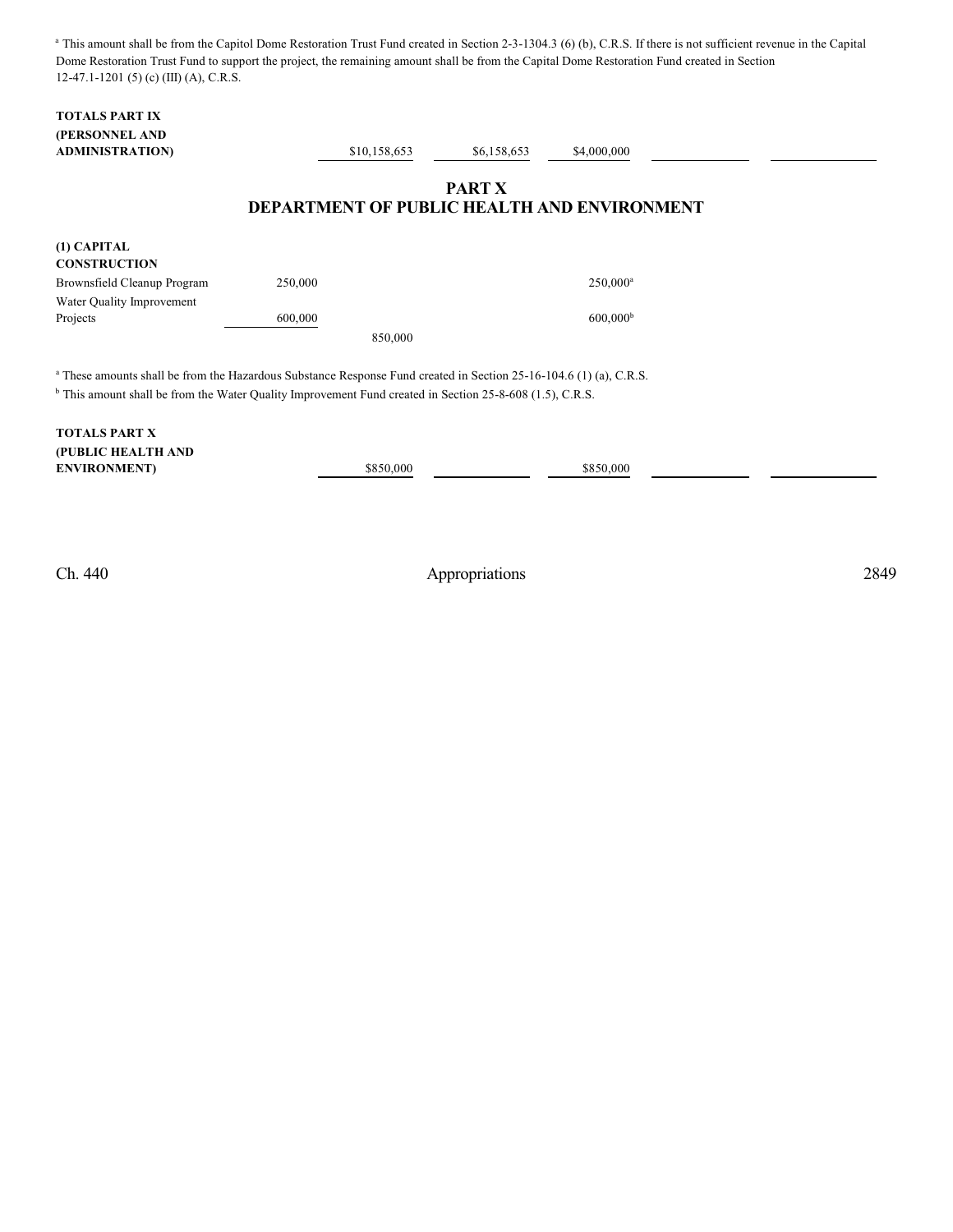|                 |       | <b>APPROPRIATION FROM</b> |              |                |                |  |  |
|-----------------|-------|---------------------------|--------------|----------------|----------------|--|--|
| ITEM &          | TOTAL | <b>CAPITAL</b>            | <b>CASH</b>  | REAPPROPRIATED | <b>FEDERAL</b> |  |  |
| <b>SUBTOTAL</b> |       |                           | <b>FUNDS</b> | <b>FUNDS</b>   | <b>FUNDS</b>   |  |  |
|                 |       | <b>FUND</b>               |              |                |                |  |  |
|                 |       |                           |              |                |                |  |  |
|                 |       |                           |              |                |                |  |  |

#### **PART XI DEPARTMENT OF REVENUE**

| (1) CONTROLLED MAINTENANCE |           |           |           |                        |
|----------------------------|-----------|-----------|-----------|------------------------|
| Replace Emergency Lighting |           |           |           |                        |
| and Upgrade Accessibility, |           |           |           |                        |
| Pierce Street Building     |           | 533,254   | 533,254   |                        |
| (2) CAPITAL CONSTRUCTION   |           |           |           |                        |
| Colorado Integrated Tax    |           |           |           |                        |
| Architecture Upgrade       | 3,940,000 |           | 3,940,000 |                        |
| Eastbound Scale Pit        |           |           |           |                        |
| Replacement,               |           |           |           |                        |
| Fort Morgan Port of Entry  | 255,094   |           |           | $255,094^{\rm a}$      |
| Parking Lot Repair,        |           |           |           |                        |
| Fort Collins Port of Entry | 1,192,851 |           |           | 1,192,851 <sup>a</sup> |
| Southbound Building        |           |           |           |                        |
| Replacement,               |           |           |           |                        |
| Monument Port of Entry     | 544,441   |           |           | 544,441 <sup>a</sup>   |
| Northbound Scale Pit       |           |           |           |                        |
| Replacement,               |           |           |           |                        |
| Monument Port of Entry     | 270,832   |           |           | $270,832$ <sup>a</sup> |
|                            |           | 6,203,218 |           |                        |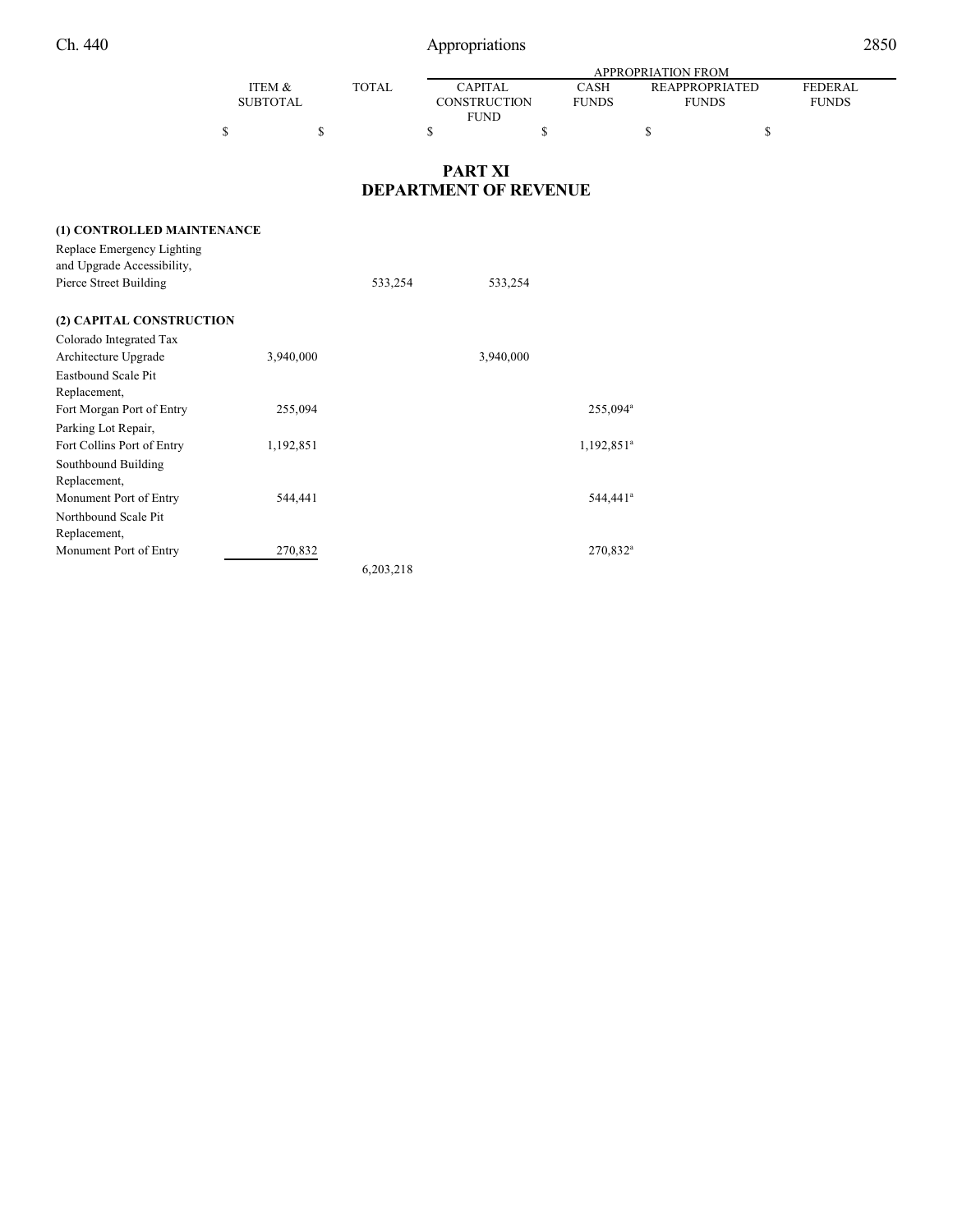$^{\circ}$  These amounts shall be from the Highway Users Tax Fund created in Section 43-4-201 (1) (a), C.R.S.

| <b>TOTALS PART XI</b>                                                                                                                          |                                   |                  |                           |  |
|------------------------------------------------------------------------------------------------------------------------------------------------|-----------------------------------|------------------|---------------------------|--|
| (REVENUE)                                                                                                                                      | \$6,736,472                       | \$4,473,254      | \$2,263,218               |  |
|                                                                                                                                                | DEPARTMENT OF TRANSPORTATION      | PART XII         |                           |  |
| (1) CAPITAL CONSTRUCTION                                                                                                                       |                                   |                  |                           |  |
| <b>Highway Construction Projects</b>                                                                                                           | 500,000                           | 500,000          |                           |  |
| <b>TOTALS PART XII</b>                                                                                                                         |                                   |                  |                           |  |
| (TRANSPORTATION)                                                                                                                               | \$500,000                         | \$500,000        |                           |  |
|                                                                                                                                                | <b>DEPARTMENT OF THE TREASURY</b> | <b>PART XIII</b> |                           |  |
| (1) CERTIFICATES OF PARTICIPATION                                                                                                              |                                   |                  |                           |  |
| Lease Purchase of Academic<br>Facilities Pursuant to Section                                                                                   |                                   |                  |                           |  |
| 23-19.9-102, C.R.S.                                                                                                                            | 18,585,375                        |                  | $18,585,375$ <sup>*</sup> |  |
|                                                                                                                                                |                                   | 420,184          | $18,165,191^a$            |  |
| <sup>a</sup> This amount shall be from the Higher Education Federal Mineral Lease Revenues Fund created in Section 23-19.9-102 (1) (a), C.R.S. |                                   |                  |                           |  |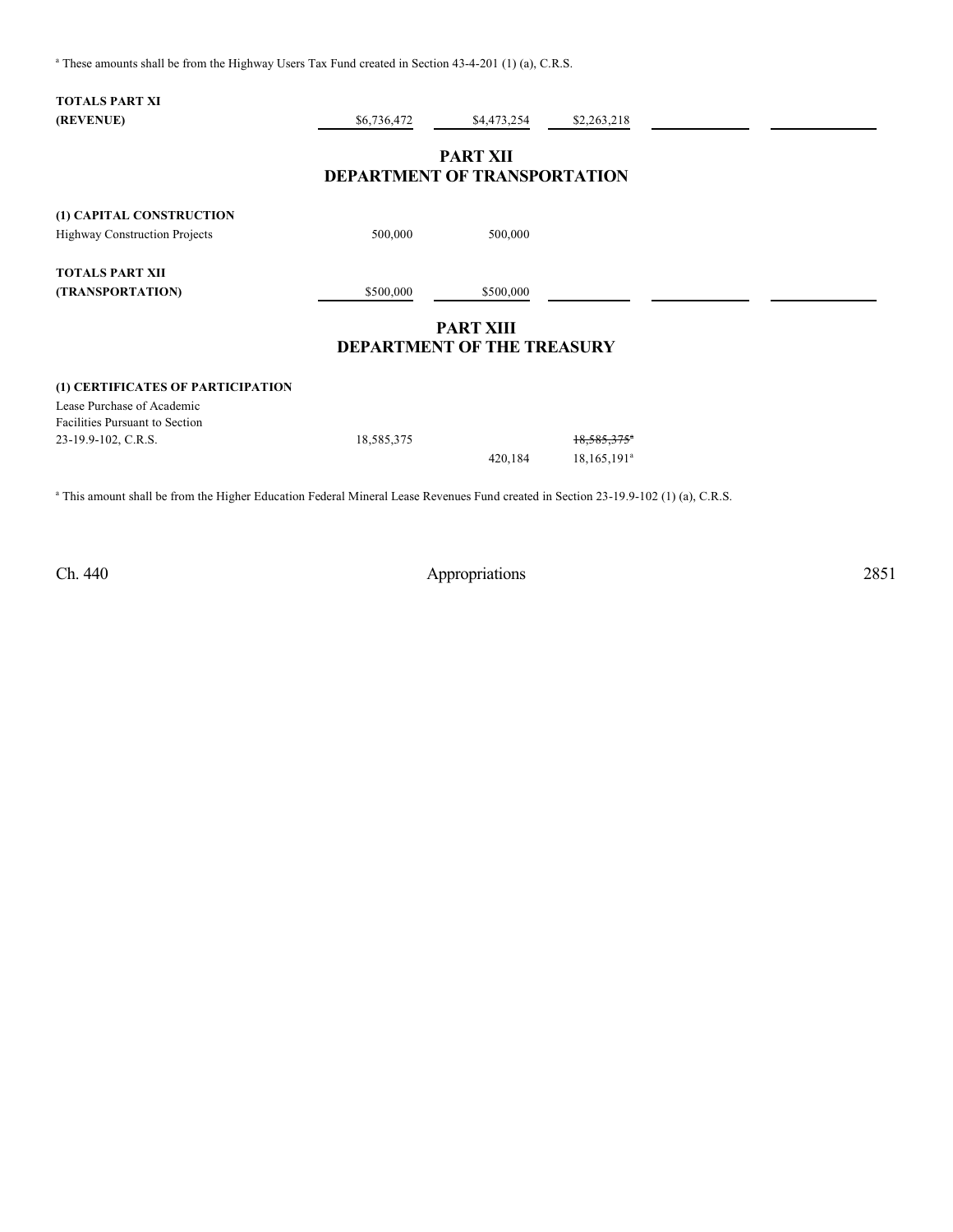|                         |                 |    |               | <b>APPROPRIATION FROM</b> |                           |                       |                 |  |  |
|-------------------------|-----------------|----|---------------|---------------------------|---------------------------|-----------------------|-----------------|--|--|
|                         | ITEM &          |    | <b>TOTAL</b>  | <b>CAPITAL</b>            | <b>CASH</b>               | <b>REAPPROPRIATED</b> | <b>FEDERAL</b>  |  |  |
|                         | <b>SUBTOTAL</b> |    |               | <b>CONSTRUCTION</b>       | <b>FUNDS</b>              | <b>FUNDS</b>          | <b>FUNDS</b>    |  |  |
|                         |                 |    |               | <b>FUND</b>               |                           |                       |                 |  |  |
|                         | \$              | \$ |               | \$                        | \$                        | \$                    | \$              |  |  |
| <b>TOTALS PART XIII</b> |                 |    |               |                           |                           |                       |                 |  |  |
| (TREASURY)              |                 |    | \$18,585,375  |                           | \$18,585,375              |                       |                 |  |  |
|                         |                 |    |               | \$420,184                 | \$18,165,191              |                       |                 |  |  |
| <b>GRAND TOTALS</b>     |                 |    |               |                           |                           |                       |                 |  |  |
| <b>(CAPITAL)</b>        |                 |    |               |                           |                           |                       |                 |  |  |
| <b>CONSTRUCTION</b>     |                 |    | \$170,326,213 | \$62,108,178              | \$87,677,809 <sup>a</sup> | \$8,626,790           | $$11,913,436^b$ |  |  |
|                         |                 |    |               | \$62,528,362              | \$87,257,625 <sup>a</sup> |                       |                 |  |  |

<sup>a</sup> This amount includes \$2,563,218 from the Highway Users Tax Fund created in Section 43-4-201 (1) (a), C.R.S.

<sup>b</sup> This amount contains an (I) notation.